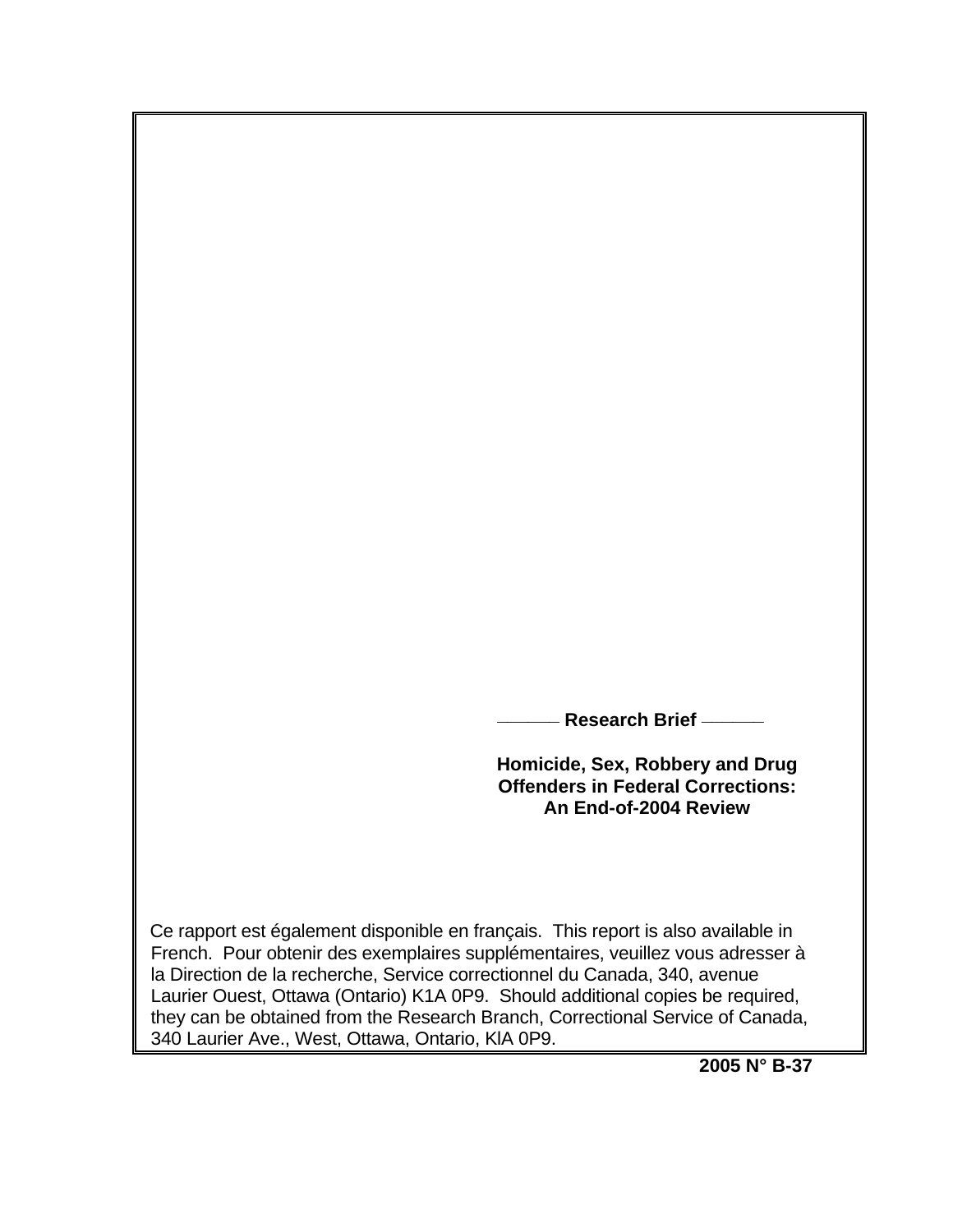### **HOMICIDE, SEX, ROBBERY AND DRUG OFFENDERS IN FEDERAL CORRECTIONS: AN END-OF-2004 REVIEW**

and the control of the Bystem of the Bystem of the Bystem of the Bystem of the Bystem of the Bystem of the Bys

Laurence L. Motiuk & Ben Vuong

 Research Branch Correctional Service of Canada

**January, 2005**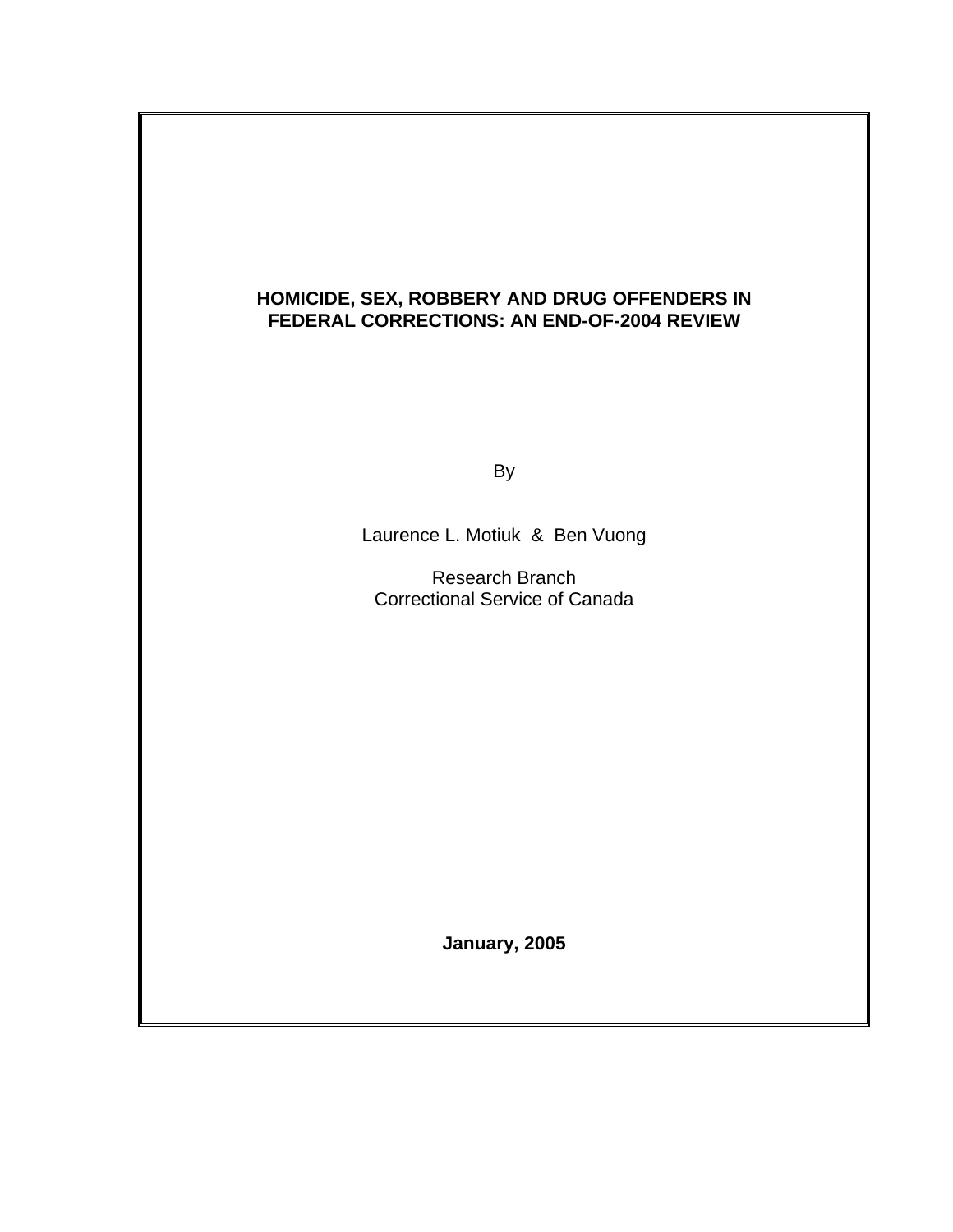# **TABLE OF CONTENTS**

<span id="page-2-0"></span>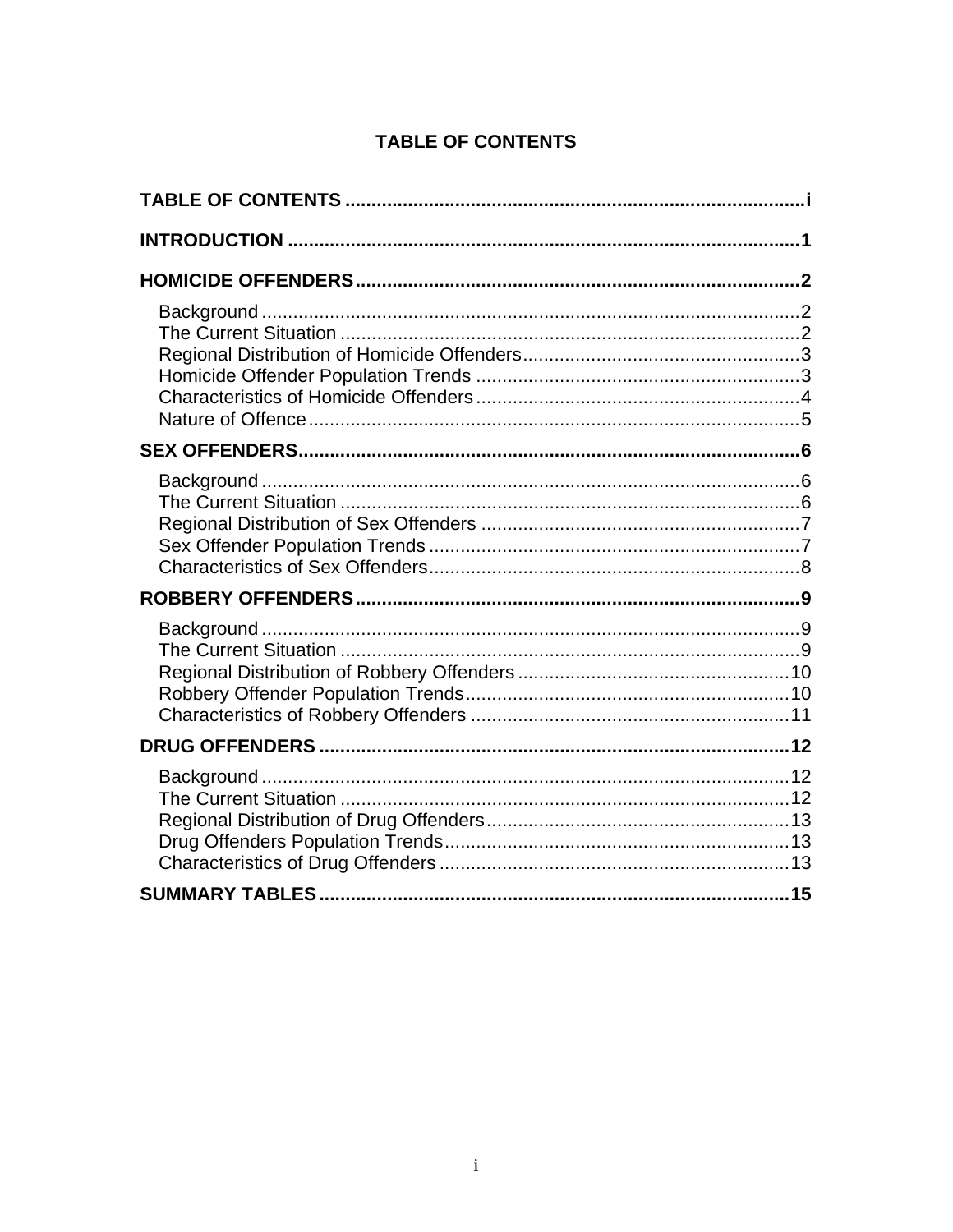### **INTRODUCTION**

<span id="page-3-0"></span>Sentence administration and demographic information on offenders under federal jurisdiction (those serving sentences of two years or longer) is routinely collected by the Correctional Service of Canada (CSC). In 1993, the CSC converted from the Offender Information System (O.I.S.) to the Offender Management System (O.M.S.). The Service had historically reported offender population statistics through quarterly publications and monthly snapshots using the Offender Population Profile System. Therefore, caution should be taken when comparing data derived from O.M.S. to data from previous years.

This report summarizes data gathered for an eleventh time<sup>[1](#page-3-1)</sup> on homicide, sex, robbery and drug offenders in federal corrections. These end-of-2004 numbers reflect the prevalence or the number of offenders who have these types of crimes under federal jurisdiction. While the total number of offenders with these crimes is likely to be an underestimate, the statistical profiles generated in this report may be seen to provide general indicators of the extent and nature of these types of offenders. More specifically, distributions with respect to security level and release status as well as region are given. Comparisons are made with end-of-1994 figures to establish trends. Further, descriptive statistics in relation to gender, age, ethnicity and nature of offence are also provided.

Note: Selection criteria used to define the current federal offender population excluded the following O.M.S. Offender Current Status Table codes: deceased, on bail, sentence completed, suspended unlawfully at large, and suspended temporary detained.

<span id="page-3-1"></span>L.L. Motiuk and B. Vuong, Statistical Profiles of Homicide, Sex, Robbery and Drug Offenders in Federal Corrections: An End-of-2003 Review (Ottawa: Correctional Service Canada, 2004). 1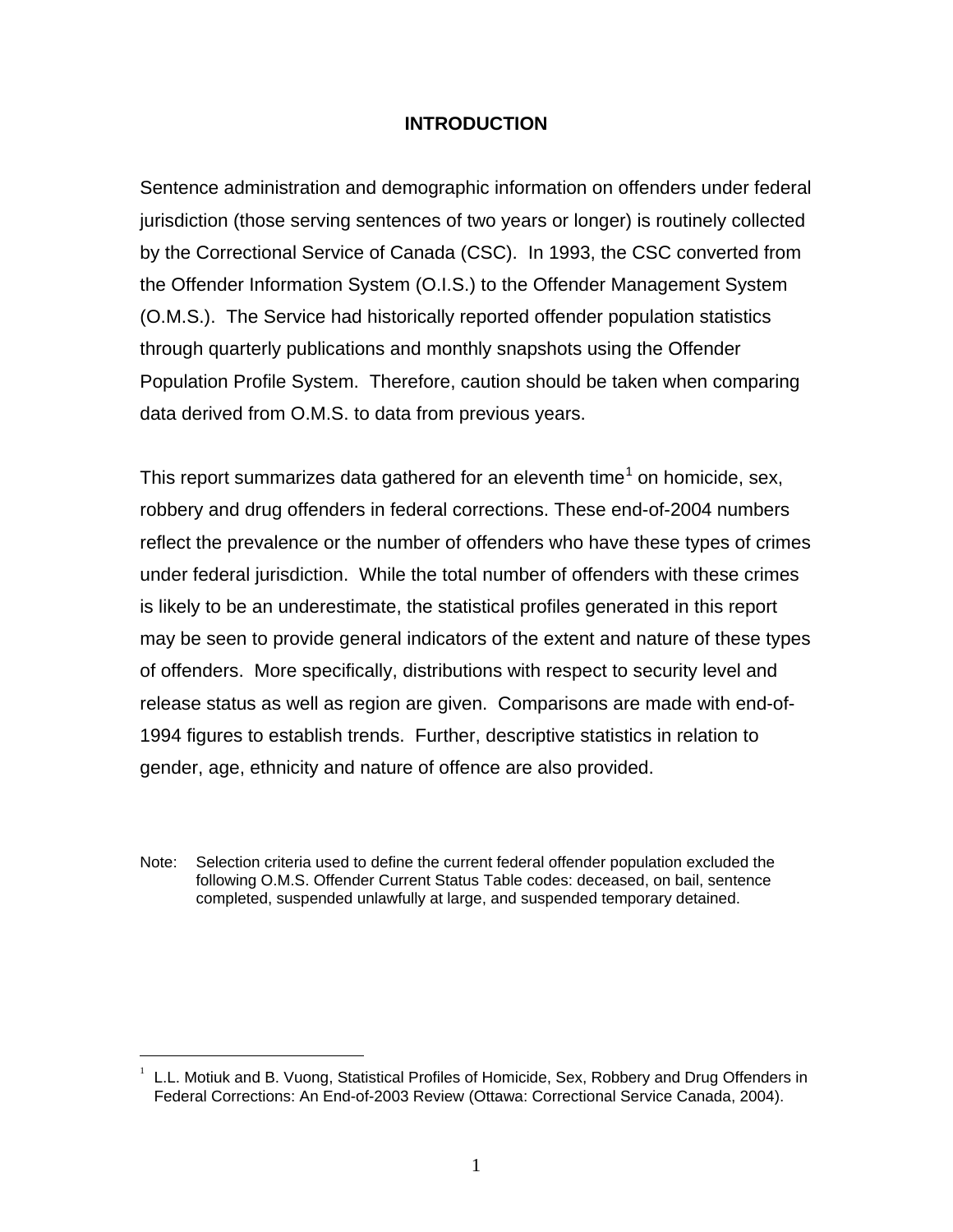## **HOMICIDE OFFENDERS**

## <span id="page-4-0"></span>*BACKGROUND*

In Canada, the crimes classified as homicide include first degree murder, second-degree murder, manslaughter and infanticide. Deaths caused by criminal negligence, suicide, accidental or justifiable homicides are not included.

Although homicides represent **less than 1%** of all violent crimes, criminal justice agencies have been collecting homicide statistics since 1961 to closely monitor the extent and trends of such offenses. In 2003, the homicide rate in Canada was 1.7 per 100,000.

The following is an end-of-2004 review of statistical information available on homicide offenders then under federal jurisdiction.

## *THE CURRENT SITUATION*

### **Total Homicide Population**

• On 31 December 2004, a review of CSC's offender management system yielded a total of **5,130** homicide offenders under federal jurisdiction and comprises almost **one-quarter (24.1%)** of the total federal offender population.

### **Incarcerated Homicide Population**

- On 31 December 2004, there were **3,086** homicide offenders incarcerated in federal institutions and comprise more than **one-quarter (26.9%)** of the federal incarcerated population.
- About **880** of these federally incarcerated homicide offenders were in **maximum security** institutions, **1,621** were in **medium security** institutions, and **585** were in **minimum security** institutions. More specifically:
	- Minimum security: **19.0%** of all homicide offenders;
	- Medium security: **52.5%** of all homicide offenders; and
	- Maximum security: **28.5%** of all homicide offenders.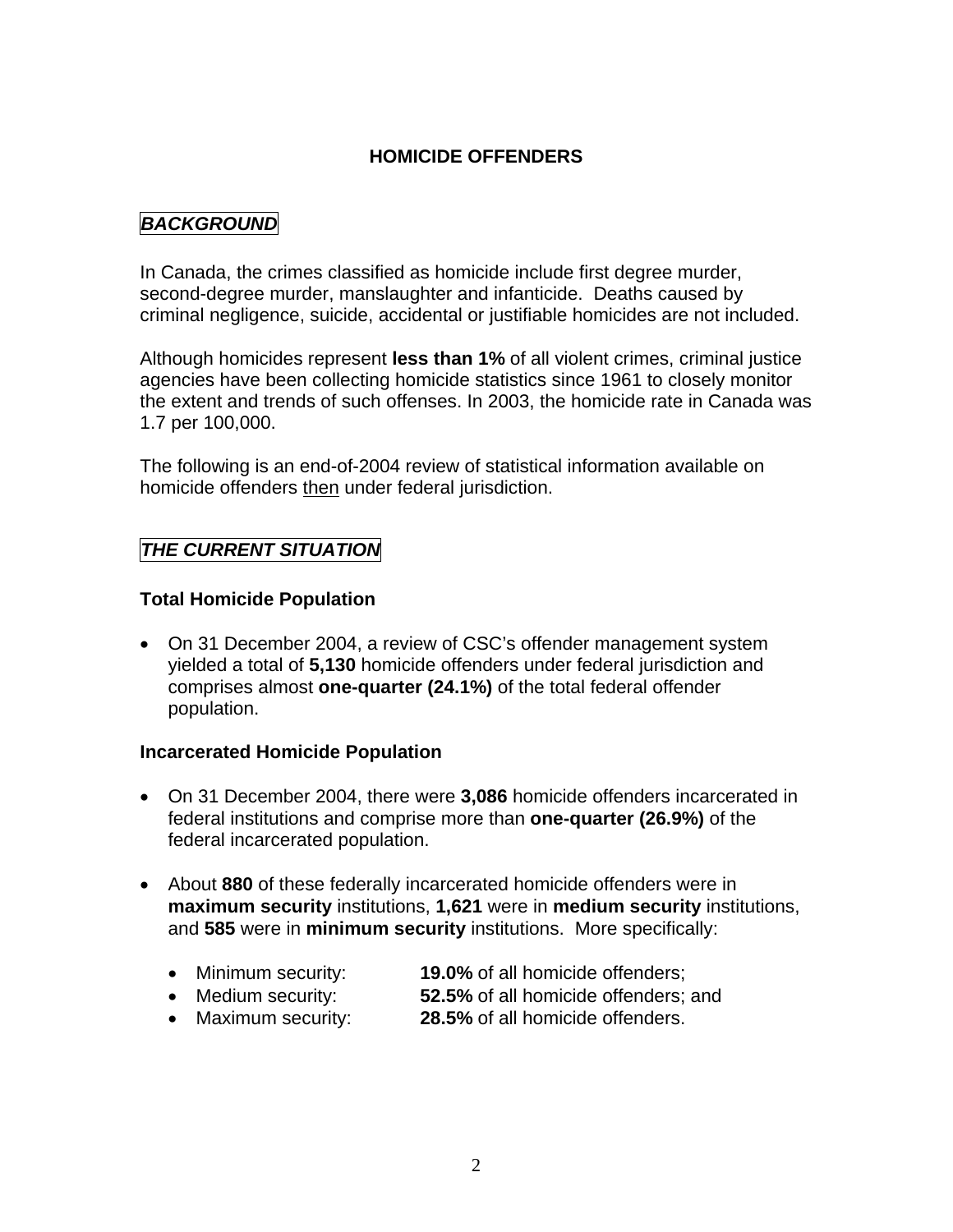## <span id="page-5-0"></span>**Conditional Release Homicide Population**

• On 31 December 2004, there were **2,044** homicide offenders on conditional release and comprises **20.8%** of the federal conditional release population.

More specifically:

- **307 or 15.0%** were on day parole;
- **1,523 or 74.5%** were on full parole; and
- **214 or 10.5%** were on statutory release

## *REGIONAL DISTRIBUTION OF HOMICIDE OFFENDERS*

- Regionally, the **Ontario** and **Quebec regions** have the **most** homicide offenders, each being responsible for slightly more than **one quarter** of the homicide offender population, respectively.
- In a comparison of the proportion of homicide offenders in each region with the proportion of general offenders, the **Quebec, Ontario and Pacific regions** have **more** homicide offenders relative to their proportion of all federal offenders.
- More specifically:
	- Atlantic: **6.8%** of homicide offenders, and **9.7%** of all offenders (proportionately **fewer** homicide offenders);
	- Quebec: **26.2%** of homicide offenders, and **25.4%** of all offenders (proportionately **more** homicide offenders);
	- Ontario: **27.6%** of homicide offenders, and **26.8%** of all offenders (proportionately **more** homicide offenders);
	- Prairies: **19.1%** of homicide offenders, and **23.3%** of all offenders (proportionately **fewer** homicide offenders); and
	- Pacific: **20.2%** of homicide offenders, and **14.9%** of all offenders (proportionately **more** homicide offenders).

## *HOMICIDE OFFENDER POPULATION TRENDS*

• The end-of-2004 homicide offender population has increased relative to the end-of-1994 homicide offender population - particularly in federal institutions. Over a recent ten-year period (31 December 1994 to 31 December 2004) the **total homicide offender population** has **increased by 16.8%** the homicide offender population **in institutions** has **increased by 6.6%** and the homicide offender population under **community supervision** has **increased by 36.5%**.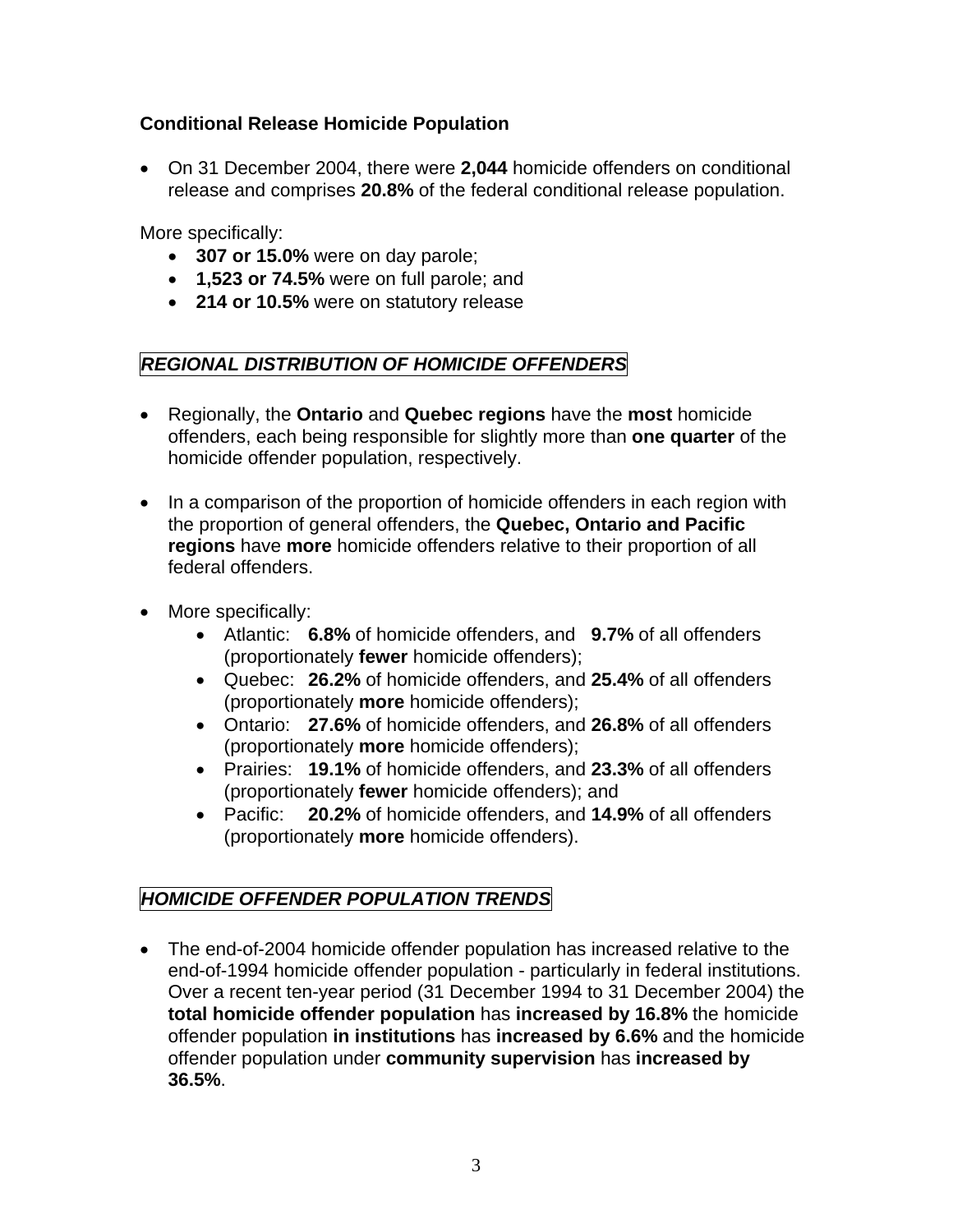## <span id="page-6-0"></span>*CHARACTERISTICS OF HOMICIDE OFFENDERS*

### **Gender**

• On 31 December 2004, a review of CSC's offender management system revealed that the **majority of homicide offenders** listed to date are **men (95.5%)**. There were **231 (4.5%)** cases of a **woman** offender for whom a homicide offence was listed.

## **Age**

- On 31 December 2004, the **average age** of homicide offenders under federal jurisdiction was **45 years old**. The oldest homicide offender was **93** years old and the youngest was **19** years old.
- The average age of homicide offenders at admission was **33** years old. The oldest homicide offender admitted was **85** years old and the youngest was **15**  years old.

## **Ethnicity**

- On 31 December 2004, the **majority of homicide offenders (70.8%) were Caucasian**.
- In a comparison of the proportion of homicide offenders in each ethnic group with the proportion of general offenders, there was a **larger proportion** of **Native** homicide offenders relative to their proportion of all federal offenders. More specifically:
	- Caucasian: **70.8%** of homicide offenders, and **72.1%** of all offenders (proportionately **fewer** homicide offenders);
	- Native: **19.3%** of homicide offenders, and **16.7%** of all offenders (proportionately **more** homicide offenders);
	- Black: **5.1%** of homicide offenders, and **6.4%** of all offenders (proportionately **fewer** homicide offenders);
	- Asiatic: **1.1%** of homicide offenders, and **1.0%** of all offenders (about the same proportion); and
	- Other: **3.8%** of homicide offenders, and **3.4%** of all offenders (proportionately **more** homicide offenders).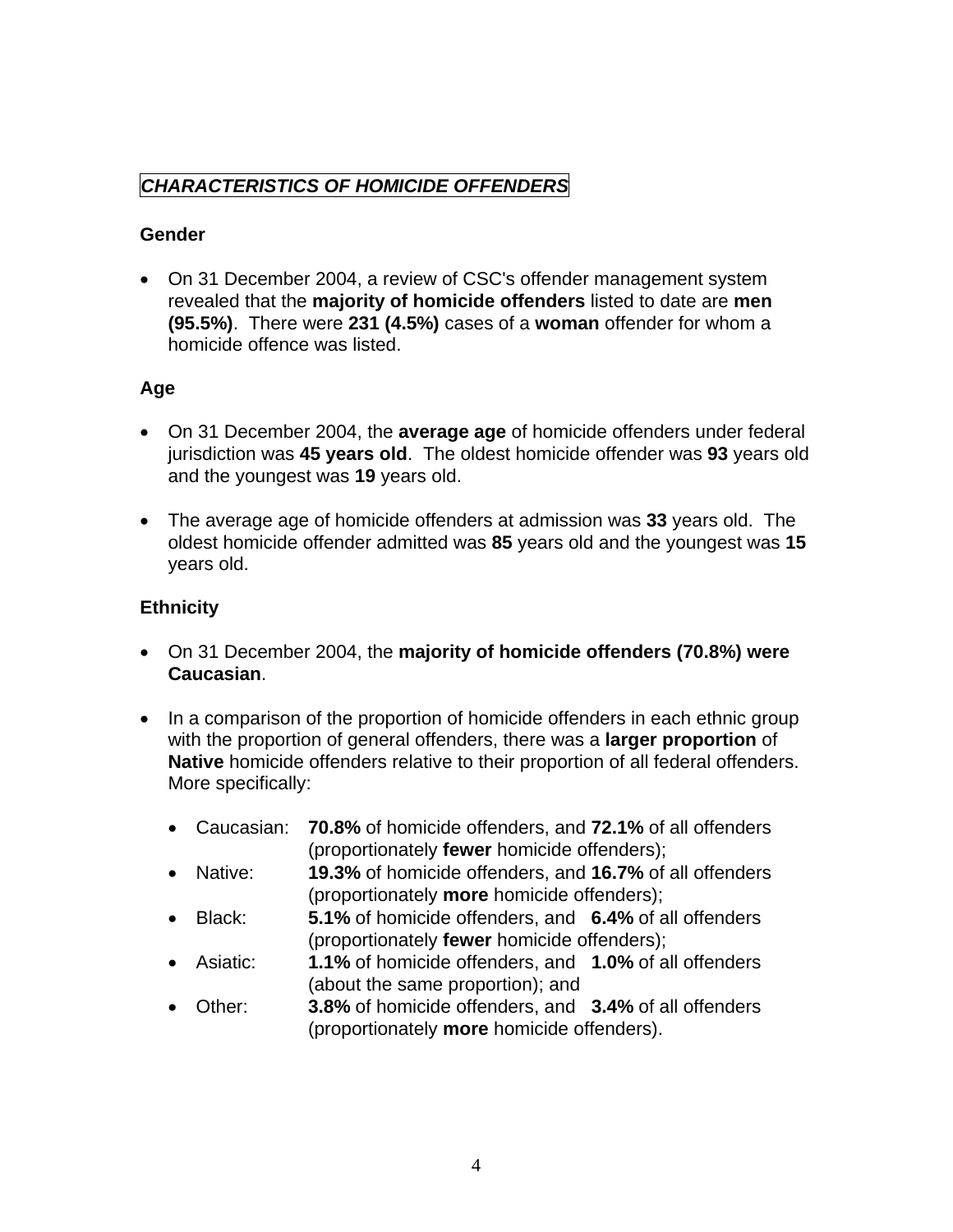# *NATURE OF OFFENCE*

- Categorizing homicide offenders by actual conviction, one finds the following:
	- **916** cases of first degree murder, and **17.9%** of all homicide offenders;
	- **3,001** cases of second degree murder, and **58.5%** of all homicide offenders;
	- **1,213** cases of manslaughter, and **23.6%** of all homicide offenders; and
	- **0** cases of infanticide, and **0.0%** of all homicide offenders.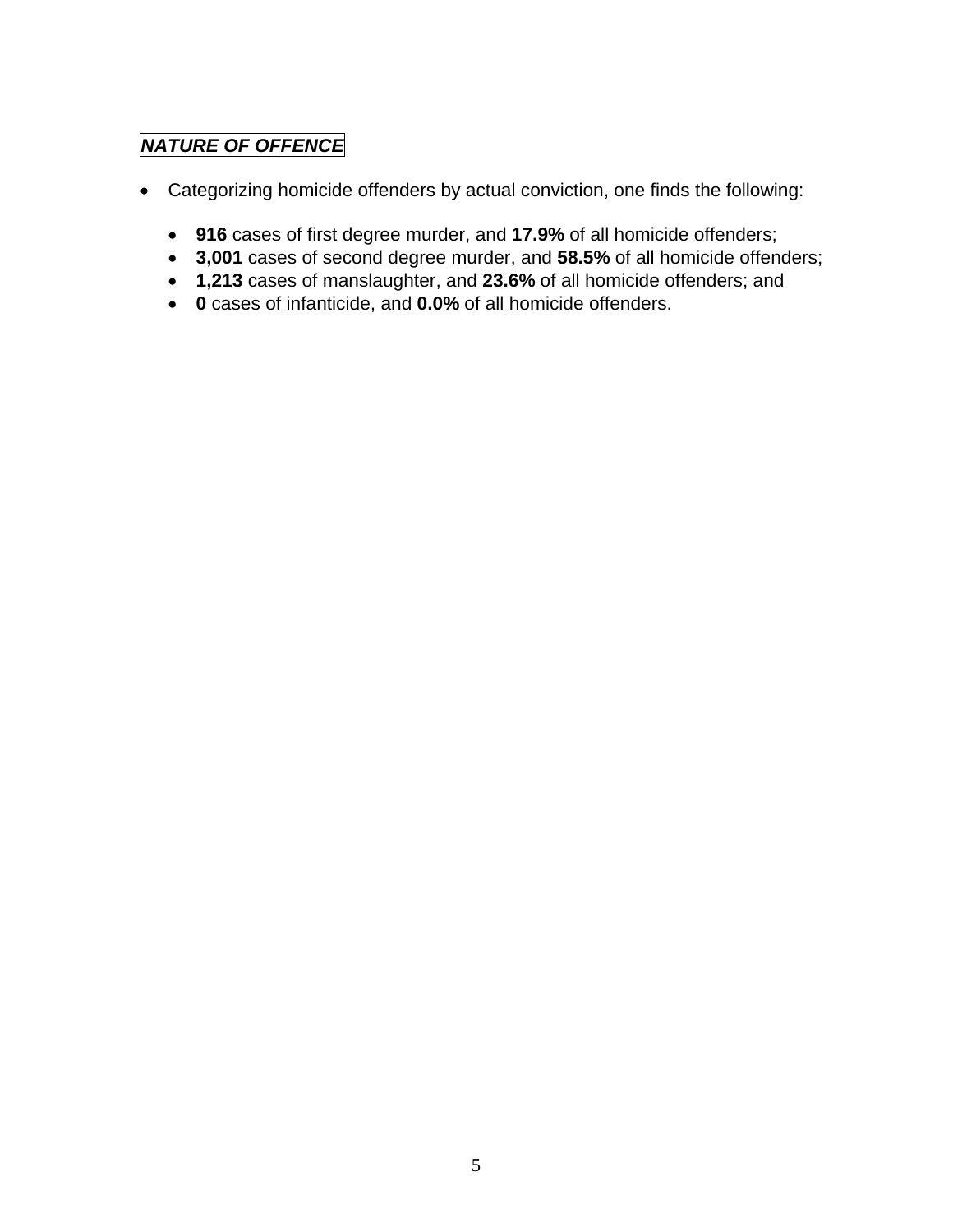### **SEX OFFENDERS**

## <span id="page-8-0"></span>*BACKGROUND*

The following is an end-of-2004 review of statistical information available on sex offenders then under federal jurisdiction.

## *THE CURRENT SITUATION*

### **Total Sex Offender Population**

• On 31 December 2004, a review of CSC's offender management system yielded a total of **2,947** sex offenders under federal jurisdiction and comprise **(13.8%)** of the total federal offender population. However, these figures understate the actual number of sex offenders because current computer systems do not identify all previous convictions for a sex offence (e.g., provincial sentences); anyone who has committed a sexually-related offence; and anyone who has previously committed a sex offence but was never convicted. A National Sex Offender Census which was conducted in March 1991, identified all sex offenders. The census found about 85% of the sex offender population could be accounted for by the computer systems. *Therefore, using a correction factor (1.173), it is estimated that on 31 December 2004 there were actually 3,457 sex offenders under federal jurisdiction. This adjusted number comprises about 16% of the total federal offender population.* 

### **Incarcerated Sex Offender Population**

- On 31 December 2004, there were **1,963** sex offenders incarcerated in federal institutions and comprise nearly **one-sixth (17.1%)** of the federal incarcerated population. Using a correction factor, it is estimated that on 31 December 2004 there were actually **2,303** sex offenders in federal institutions. This adjusted number comprises **20.0%** of the total federal incarcerated population.
- About **436** of these federally incarcerated sex offenders were in **maximum security** institutions, **1240** were in **medium security** institutions, and **287**  were in **minimum security** institutions. More specifically:
	- Minimum security: **14.6%** of all sex offenders;
	- Medium security: **63.2%** of all sex offenders; and
	- Maximum security: **22.2%** of all sex offenders.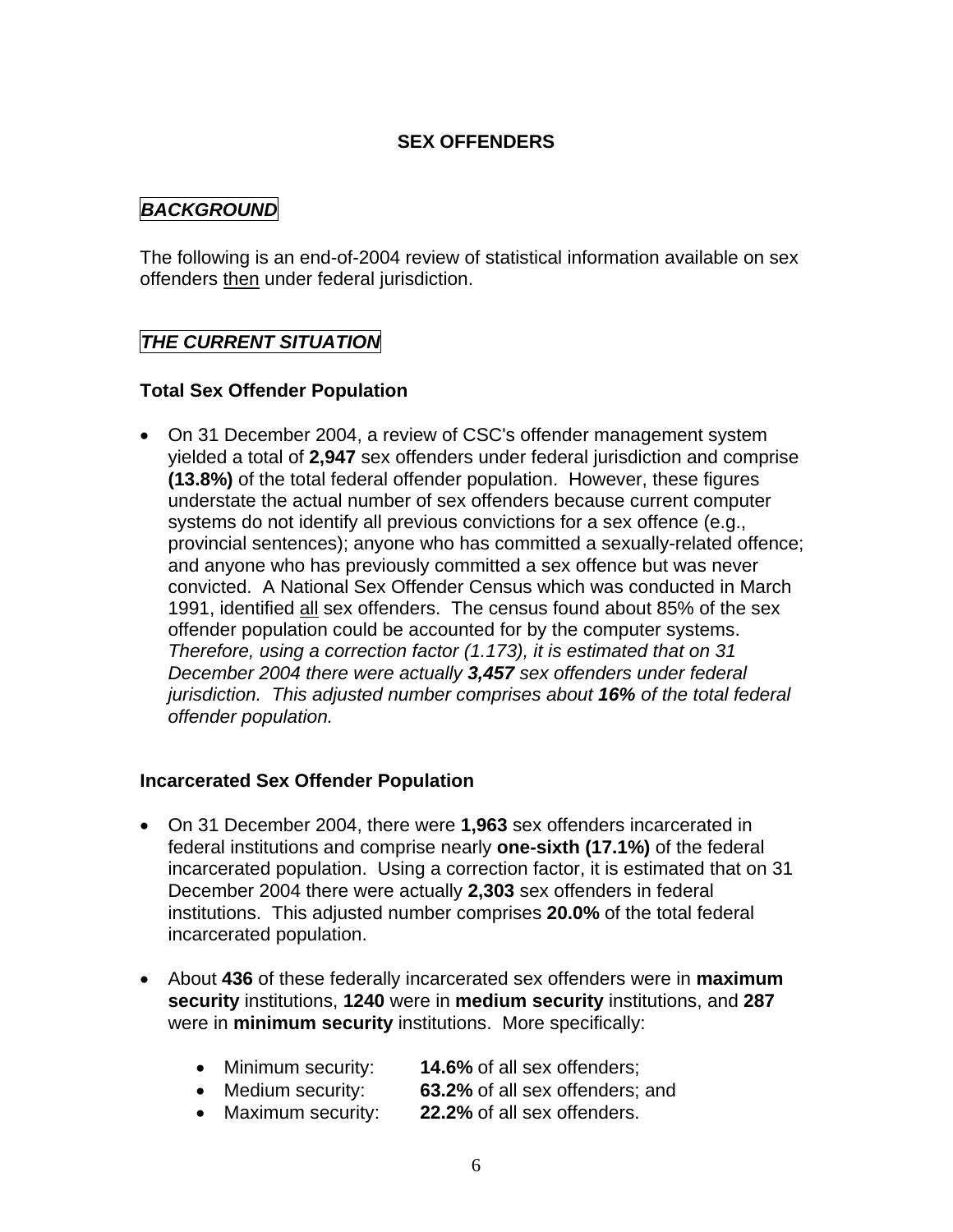## <span id="page-9-0"></span>**Conditional Release Sex Offender Population**

• On 31 December 2004, there were **984** sex offenders on conditional release and comprises **10.0%** of the federal conditional release population. *Using a correction factor, it is estimated that on 31 December 2004 there were actually 1,154 sex offenders under community supervision. This adjusted number comprises about 11.8% of the total federal conditional release population.* 

More specifically:

- **115 or 11.7%** were on day parole;
- **306 or 31.1%** were on full parole; and
- **563 or 57.2%** were on statutory release.

# *REGIONAL DISTRIBUTION OF SEX OFFENDERS*

- Regionally, the **Ontario** and **Prairies regions** have the **most** sex offenders, each being responsible for roughly **one-quarter** of the sex offender population, respectively.
- In a comparison of the proportion of sex offenders in each region with the proportion of all federal offenders, the **Atlantic and Prairies regions** have **more** sex offenders relative to their proportion of all federal offenders.
- More specifically:
	- Atlantic: **10.3%** of sex offenders, and **9.7%** of all offenders (proportionately **more** sex offenders);
	- Quebec: **22.1%** of sex offenders, and **25.4%** of all offenders (proportionately **fewer** sex offenders);
	- Ontario: **26.7%** of sex offenders, and **26.8%** of all offenders (proportionately **the same**);
	- Prairies: **26.7%** of sex offenders, and **23.3%** of all offenders (proportionately **more** sex offenders); and
	- Pacific: **14.2%** of sex offenders, and **14.9%** of all offenders (proportionately **fewer** sex offenders).

# *SEX OFFENDER POPULATION TRENDS*

• The end-of-2004 sex offender population has decreased relative to the endof-1994 sex offender population - particularly on conditional release. Over a recent ten-year period (31 December 1994 to 31 December 2004) the **total sex offender population** has **decreased by 21.4%**, the sex offender population **in institutions** has **decreased by 27.0%** and the sex offender population under **community supervision** has **decreased by 6%**.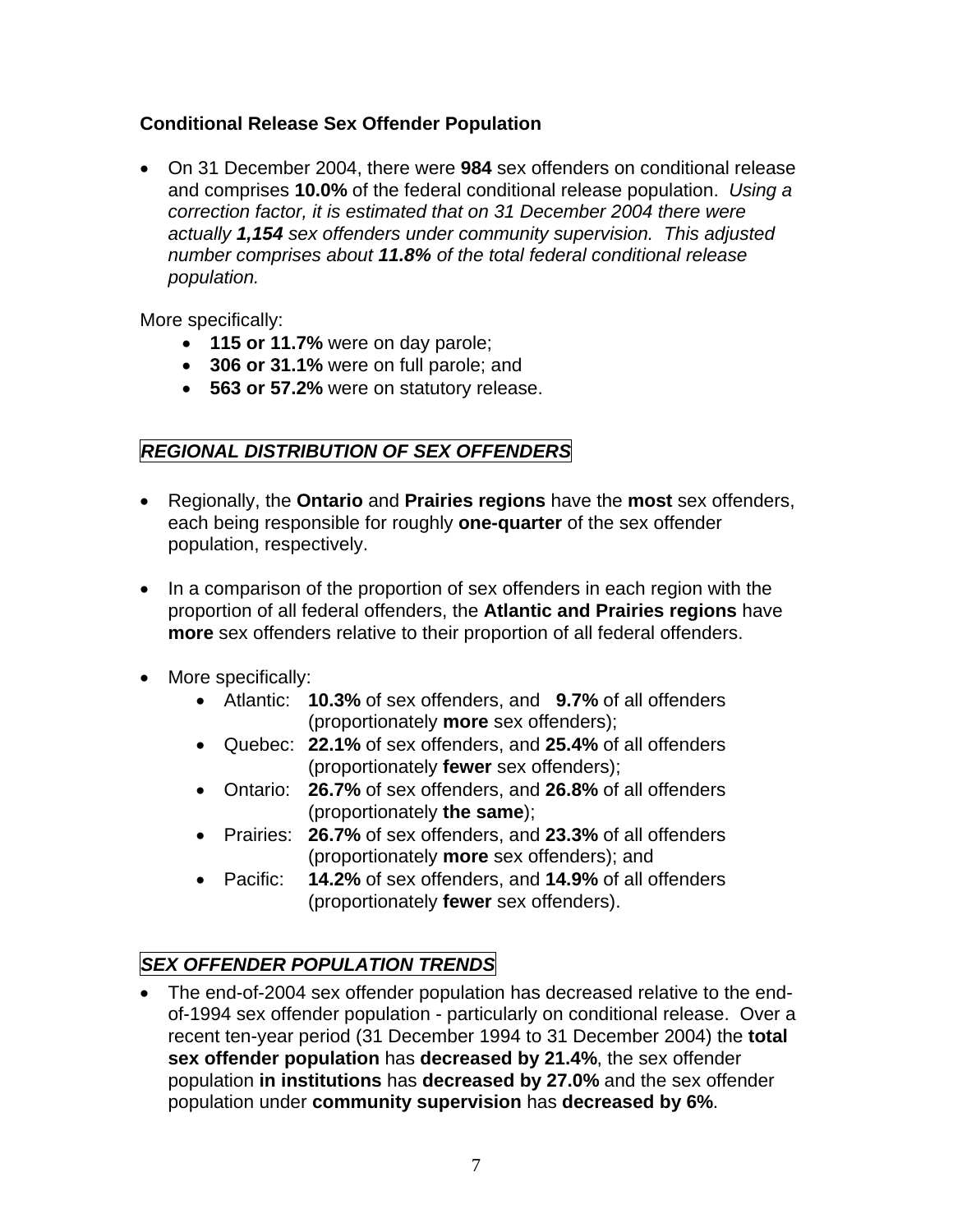# <span id="page-10-0"></span>*CHARACTERISTICS OF SEX OFFENDERS*

## **Gender**

• On 31 December 2004, a review of CSC's offender management system revealed that the **majority of sex offenders** listed to date are **men (99.6%)**. There were **12 (0.4%)** cases of a **woman** offender for whom a sex offence was listed.

## **Age**

- On 31 December 2004, the **average age** of sex offenders under federal jurisdiction was **44 years old**. The oldest sex offender was **102** years old and the youngest was **19** years old.
- The average age of sex offenders at admission was **40** years old. The oldest sex offender admitted was **83** years old and the youngest was **15** years old.

## **Ethnicity**

- On 31 December 2004, the **majority of sex offenders (69.1%) were Caucasian**.
- In a comparison of the proportion of sex offenders in each ethnic group with the proportion of general offenders, there was somewhat of a **larger proportion** of **Native sex offenders** relative to their proportion of all federal offenders. More specifically:
	- Caucasian: **69.1%** of sex offenders, and **72.1%** of all offenders (proportionately **fewer** sex offenders);
	- Native: **22.9%** of sex offenders, and **16.7%** of all offenders (proportionately **more** sex offenders);
	- Black: **5.4%** of sex offenders, and **6.4%** of all offenders (proportionately **fewer** sex offenders);
	- Asiatic: **0.2%** of sex offenders, and **1.0%** of all offenders (proportionately **fewer** sex offenders); and
	- Other: **2.4%** of sex offenders, and **3.9%** of all offenders (proportionately **fewer** sex offenders).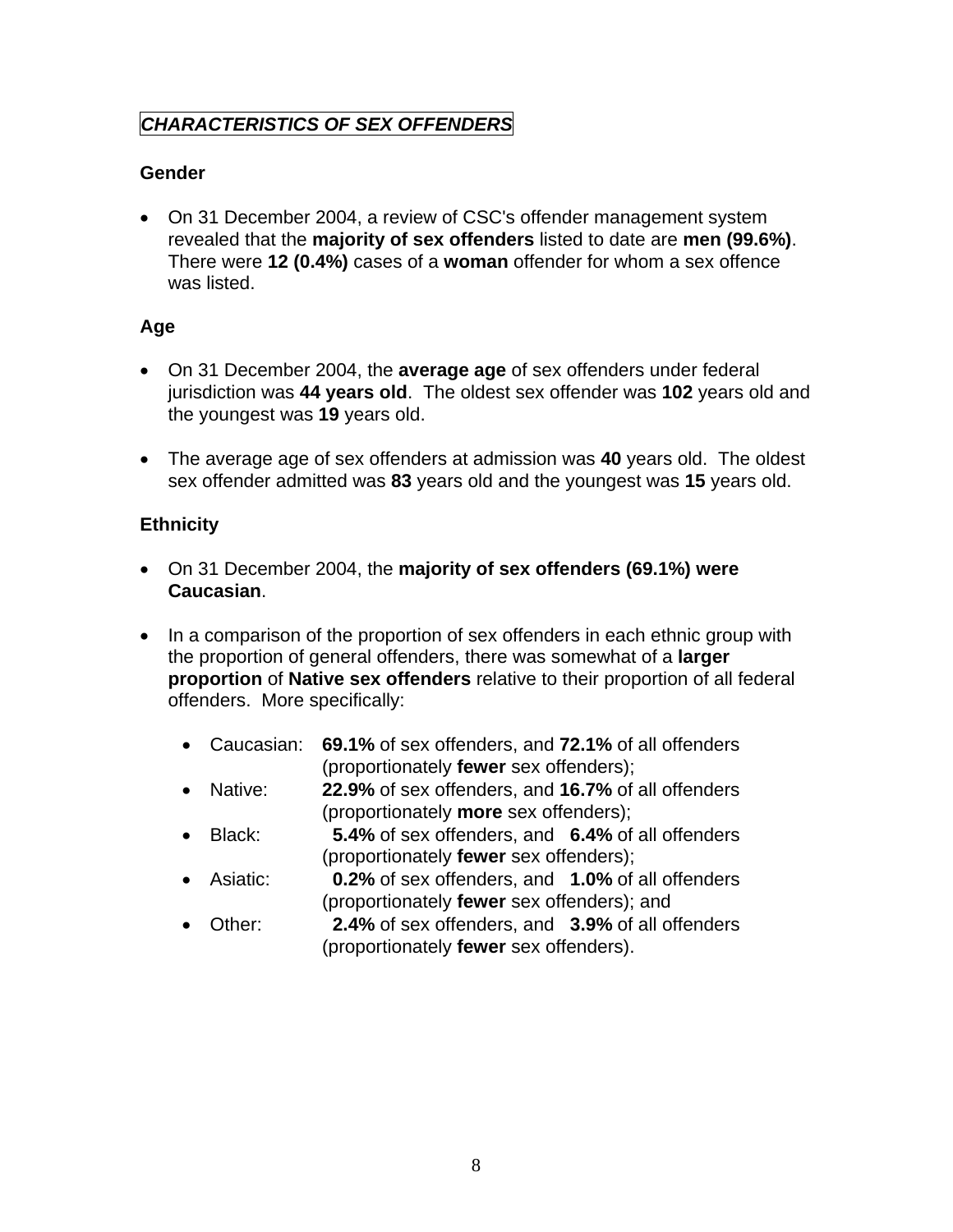### **ROBBERY OFFENDERS**

## <span id="page-11-0"></span>*BACKGROUND*

In Canada, the crimes classified as robbery include: armed robbery and robbery with violence, threats or use of a weapon. Break and enter with intent to commit robbery is not included.

Although robberies represent less than **10%** of all violent crimes, criminal justice agencies regularly collect robbery statistics to monitor the extent and trends of these offenses.

The following is an end-of-2004 review of the statistical information available on robbery offenders then under federal jurisdiction.

## *THE CURRENT SITUATION*

### **Total Robbery Population**

• On 31 December 2004, a review of CSC's offender management system yielded a total of **6,483** robbery offenders under federal jurisdiction and comprise **almost one-third (30.5%)** of the total federal offender population.

### **Incarcerated Robbery Population**

- On 31 December 2004, there were **3,932** robbery offenders incarcerated in federal institutions and comprise **more than one-third (34.3%)** of the total federal incarcerated population.
- About **1,130** of these federally incarcerated robbery offenders were in **maximum security** institutions, **2,360** were in **medium security** institutions, and **442** were in **minimum security** institutions. More specifically:
	- Minimum security: **11.2%** of all robbery offenders;
	- Medium security: **60.0%** of all robbery offenders; and
	- Maximum security: **28.7%** of all robbery offenders.

### **Conditional Release Robbery Population**

• On 31 December 2004, there were **2,551** robbery offenders on conditional release and comprises **26.0%** of the total federal conditional release population.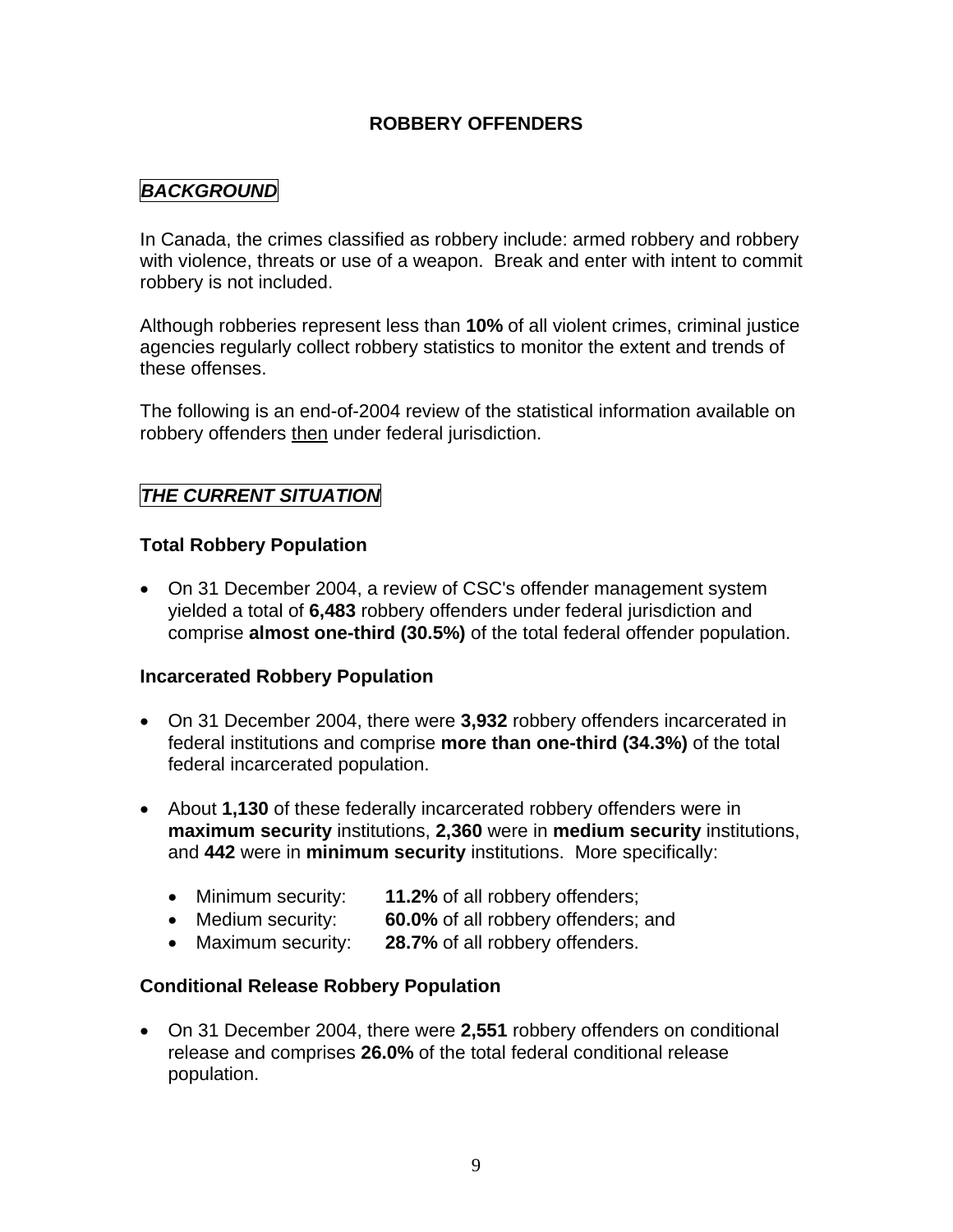<span id="page-12-0"></span>More specifically:

- • **425 or 16.7%** were on day parole;
- • **582 or 22.8%** were on full parole; and
- **1,544 or 60.5%** were on statutory release.

## *REGIONAL DISTRIBUTION OF ROBBERY OFFENDERS*

- Regionally, the **Quebec** and **Ontario regions** have the **most** robbery offenders, each being responsible for **slightly less than one-third and onequarter** of the robbery offender population, respectively.
- In a comparison of the proportion of robbery offenders in each region with the proportion of general offenders, the **Quebec region** has **more** robbery offenders relative to their proportion of all federal offenders.

More specifically:

- Atlantic: **9.2%** of robbery offenders, and **9.7%** of all offenders (proportionately **fewer** robbery offenders);
- Quebec: **31.0%** of robbery offenders, and **25.4%** of all offenders (proportionately **more** robbery offenders);
- Ontario: **22.8%** of robbery offenders, and **26.8%** of all offenders (proportionately **fewer** robbery offenders);
- Prairies: **22.2%** of robbery offenders, and **23.3%** of all offenders (proportionately **fewer** robbery offenders); and
- Pacific: **14.7%** of robbery offenders, and **14.9%** of all offenders (about the same proportion).

# *ROBBERY OFFENDER POPULATION TRENDS*

• The end-of-2004 robbery offender population has declined relative to the endof-1994 robbery offender population - particularly in federal institutions. Over a recent ten-year period (31 December 1994 to 31 December 2004) the **total robbery offender population** has **decreased by 8%**, the robbery offender population **in institutions** has **decreased by 18.5%** and the robbery offender population under **community supervision** has **decreased by 1.3%**.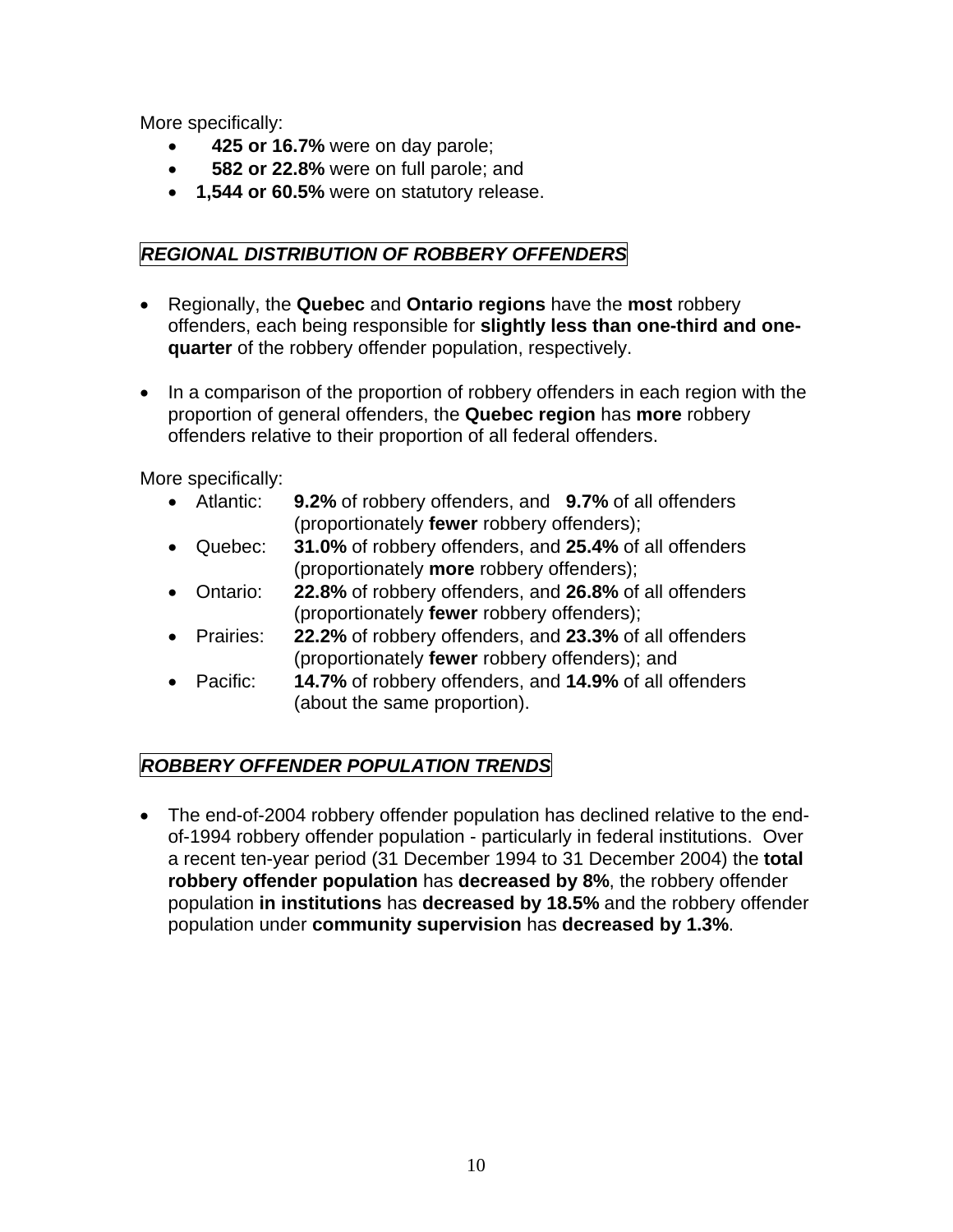## <span id="page-13-0"></span>*CHARACTERISTICS OF ROBBERY OFFENDERS*

### **Gender**

• On 31 December 2004, a review of CSC's offender management system revealed that the **majority of robbery offenders** listed to date are **men (97.5%)**. There were **161 (2.5%)** cases of a **woman** offender for whom a robbery offence was listed.

## **Age**

- On 31 December 2004, the **average age** of robbery offenders under federal jurisdiction was **37 years old**. The oldest robbery offender was **88** years old and the youngest was **18** years old.
- The average age of robbery offenders at admission was about **33** years old. The oldest robbery offender admitted was **70** years old and the youngest was **15** years old.

## **Ethnicity**

- On 31 December 2004, the **majority of robbery offenders (74.1%) were Caucasian**.
- In a comparison of the proportion of robbery offenders in each ethnic group with the proportion of general offenders, there were a **larger proportion** of **Caucasian, Native and Black robbery offenders** relative to their proportion of all federal offenders. More specifically:
	- Caucasian: **74.1%** of robbery offenders, and **72.0%** of all offenders (proportionately **more** robbery offenders);
	- Native: **16.9%** of robbery offenders, and **16.7%** of all offenders (proportionately **more** robbery offenders);
	- Black: **6.7%** of robbery offenders, and **6.4%** of all offenders (proportionately **more** robbery offenders);
	- Asiatic: **0.4%** of robbery offenders, and **1.0%** of all offenders (proportionately **fewer** robbery offenders); and
	- Other: **1.9%** of robbery offenders, and **3.9%** of all offenders (proportionately **fewer** robbery offenders).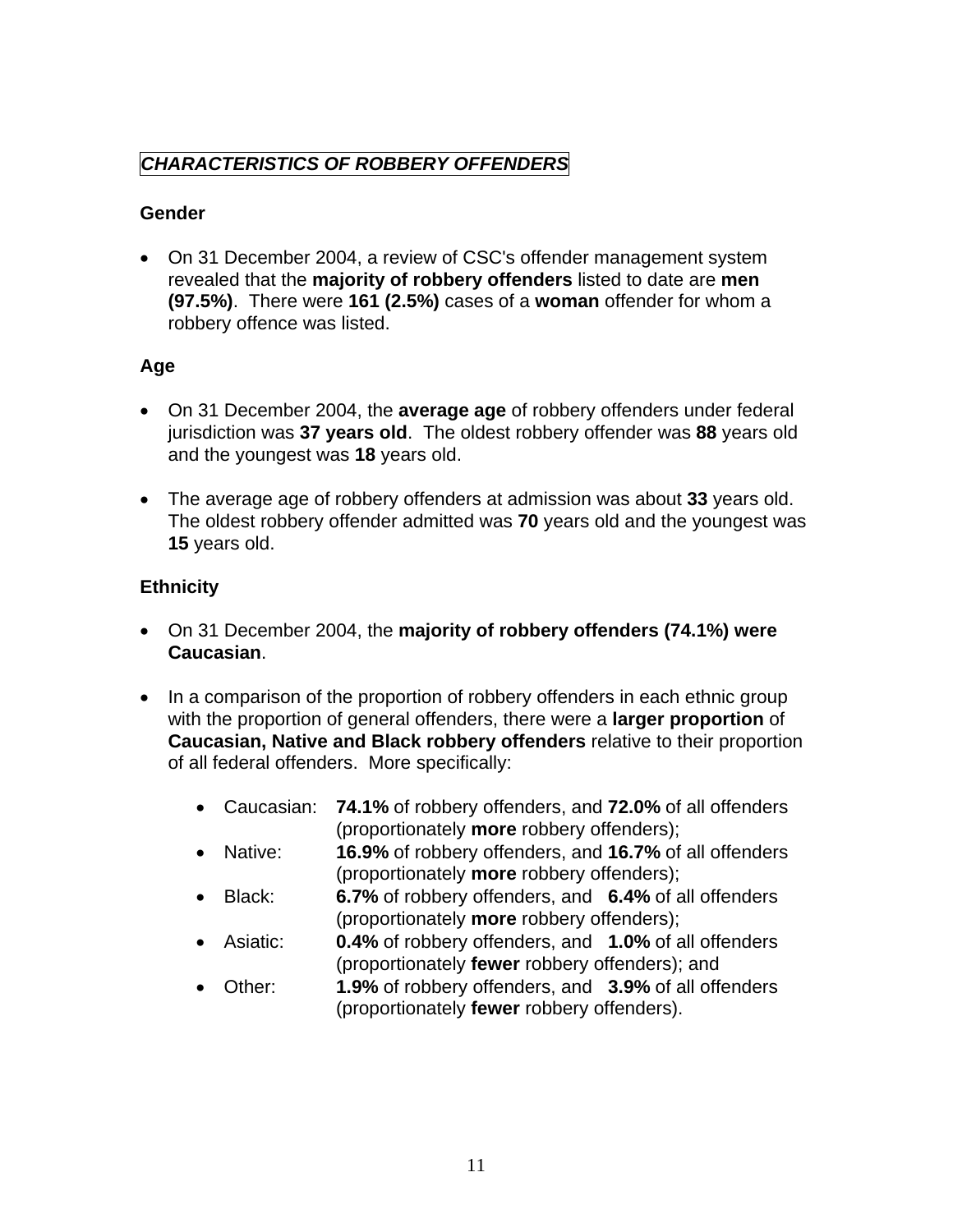## **DRUG OFFENDERS**

## <span id="page-14-0"></span>*BACKGROUND*

In Canada, the crimes classified as drug offenses include those under the Food and Drug Act (FDA) and the Narcotics Control Act (NCA).

The following is an end-of-2004 review of statistical information available on drug offenders then under federal jurisdiction.

### *THE CURRENT SITUATION*

### **Total Drug Offender Population**

• On 31 December 2004, a review of CSC's offender management system yielded a total of **5,516** drug offenders under federal jurisdiction and comprise **one-quarter (25.9%)** of the total federal offender population.

#### **Incarcerated Drug Offender Population**

- On 31 December 2004, there were **2,622** drug offenders incarcerated in federal institutions and comprise **one-fifth (22.8%)** of the federal incarcerated population.
- About **736** of these federally incarcerated drug offenders were in **maximum security** institutions, **1,439** were in **medium security** institutions, and **447**  were in **minimum security** institutions. More specifically:
	- Minimum security: **17.1%** of all drug offenders;
	- Medium security: **54.9%** of all drug offenders; and
	- Maximum security: **28.0%** of all drug offenders.

### **Conditional Release Drug Offender Population**

• On 31 December 2004, there were **2,894** drug offenders on conditional release and comprise **29.5%** of the federal conditional release population.

More specifically:

- • **456 or 15.8%** were on day parole;
- **1,403 or 48.5%** were on full parole; and
- **1,035 or 35.8%** were on statutory release.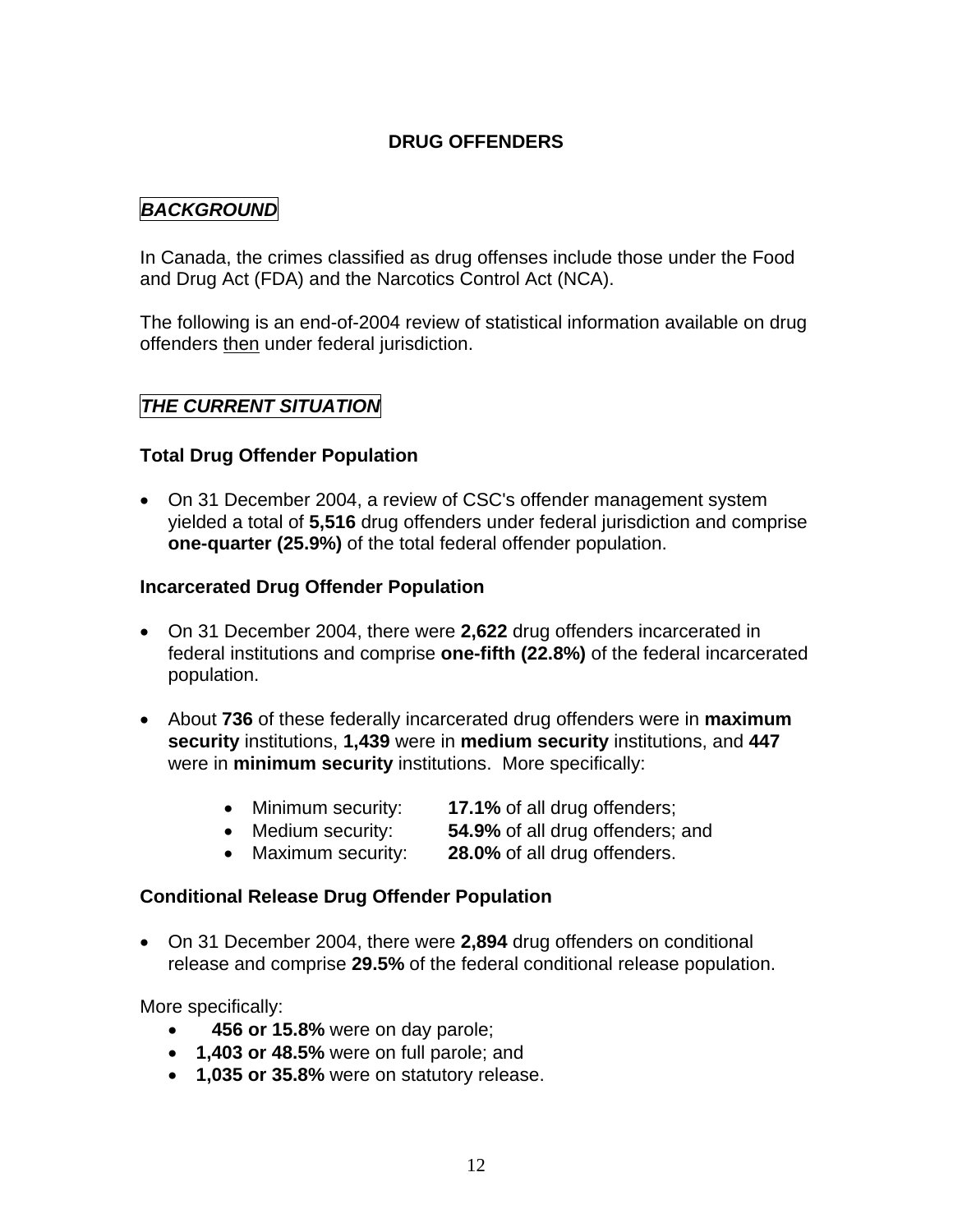# <span id="page-15-0"></span>*REGIONAL DISTRIBUTION OF DRUG OFFENDERS*

- Regionally, the **Quebec** and **Ontario regions** have the **most** drug offenders, each being responsible for slightly more than **one-third and one-quarter** of the drug offender population, respectively.
- In a comparison of the proportion of drug offenders in each region with the proportion of general offenders, the **Quebec region** has **more** drug offenders relative to their proportion of all federal offenders.

More specifically:

- Atlantic: **9.5%** of drug offenders, and **9.7%** of all offenders (proportionately **fewer** drug offenders);
- Quebec: **34.8%** of drug offenders, and **25.4%** of all offenders (proportionately **more** drug offenders);
- Ontario: **23.3%** of drug offenders, and **26.8%** of all offenders (proportionately **fewer** drug offenders);
- Prairies: **21.5%** of drug offenders, and **23.3%** of all offenders (proportionately **fewer** drug offenders);
- Pacific: **10.8%** of drug offenders, and **14.9%** of all offenders (proportionately **fewer** drug offenders).

# *DRUG OFFENDER POPULATION TRENDS*

• The end-of-2004 drug offender population has grown relative to the end-of-1994 drug offender population - particularly on conditional release. Over a recent ten-year period (31 December 1994 to 31 December 2004) the **total drug offender population** has **increased by 7.8%**, the drug offender population **in institutions** has **increased by 3.2%** and the drug offender population under **community supervision** has **increased by 12.3%**.

## *CHARACTERISTICS OF DRUG OFFENDERS*

## **Gender**

• On 31 December 2004, a review of CSC's offender management system revealed that the **majority of drug offenders** listed to date are **men (94.3%)**  There were **313 (5.7%)** cases of a **woman** offender for whom a drug offence was listed.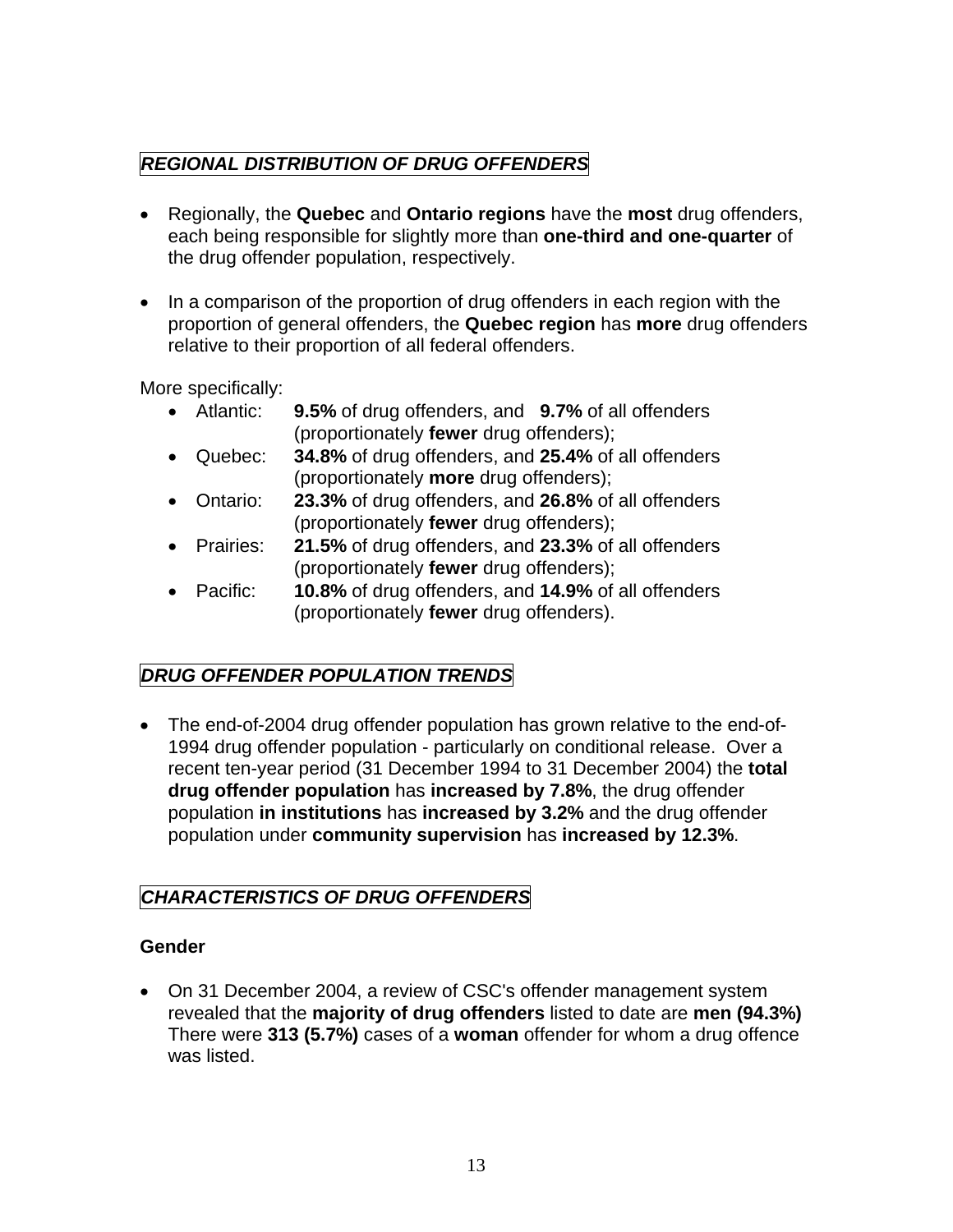## **Age**

- On 31 December 2004, the **average age** of drug offenders under federal jurisdiction was **38 years old**. The oldest drug offender was **85** years old and the youngest was **18** years old.
- The average age of drug offenders at admission was about **35** years old. The oldest drug offender admitted was **73**years old and the youngest was **17**  years old.

## **Ethnicity**

- On 31 December 2004, the **majority of drug offenders (74.7%) were Caucasian**.
- In a comparison of the proportion of drug offenders in each ethnic group with the proportion of general offenders, there was somewhat of a **larger proportion** of **Caucasian**, **Black and Asiatic** drug offenders relative to their proportions of all federal offenders. More specifically:
	- Caucasian: **74.7%** of drug offenders, and **72.1%** of all offenders (proportionately **more** drug offenders);
	- Native: **9.7%** of drug offenders, and **16.7%** of all offenders (proportionately **fewer** drug offenders);
	- Black: **9.0%** of drug offenders, and **6.4%** of all offenders (proportionately **more** drug offenders);
	- Asiatic: **1.5%** of drug offenders, and **1.0%** of all offenders (proportionately **more** drug offenders); and
	- Other: **5.1%** of drug offenders, and **3.9%** of all offenders (proportionately **more** drug offenders).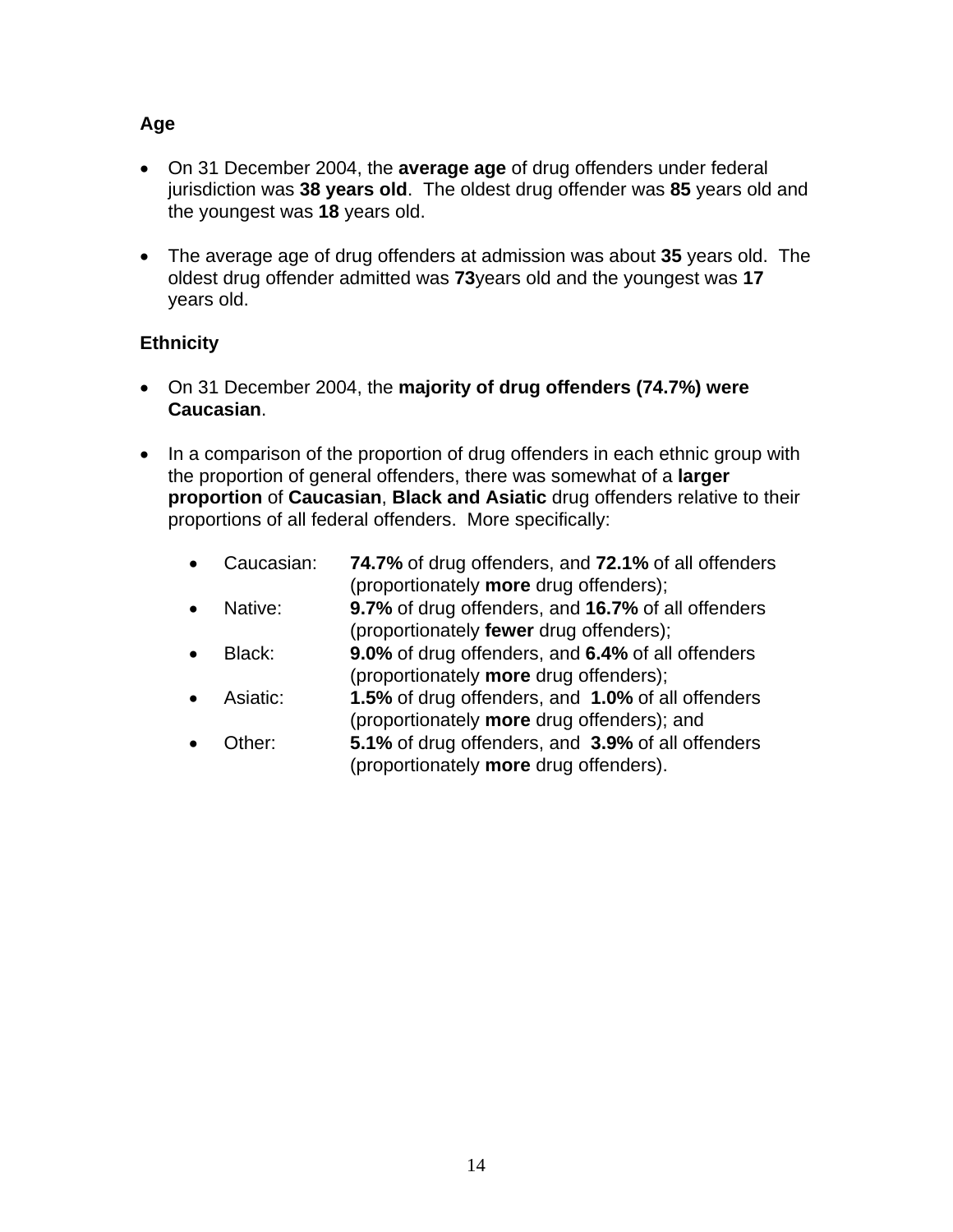#### **SUMMARY TABLES**

<span id="page-17-0"></span>

|                  | <b>YEAR</b>  |                |                  | <b>CUSTODY</b>                     | <b>COMMUNITY</b>                   |  |
|------------------|--------------|----------------|------------------|------------------------------------|------------------------------------|--|
|                  |              | #              | $(\%)$           | #<br>(%)                           | #<br>(%)                           |  |
| <b>HOMICIDE:</b> | 1994         | 4,393          | (20.0)           | 2,896<br>(65.9)                    | (34.1)<br>1,497                    |  |
|                  | 1995         | 4,318          | (18.9)           | 2,784<br>(64.5)                    | (35.5)<br>1,534                    |  |
|                  | 1996         | 4,553          | (20.1)           | 3,002<br>(65.9)                    | 1,551<br>(34.1)                    |  |
|                  | 1997         | 4,771          | (21.5)           | 3,122<br>(65.4)                    | 1,649<br>(34.6)                    |  |
|                  | 1998         | 4,695          | (21.9)           | 2,992<br>(63.7)                    | 1,703<br>(36.3)                    |  |
|                  | 1999         | 4,814          | (21.9)           | 2,998<br>(62.3)                    | 1,816<br>(37.7)                    |  |
|                  | 2000<br>2001 | 4,881          | (22.2)           | (62.0)<br>3,025                    | (38.0)<br>1,856                    |  |
|                  | 2002         | 5,036<br>5,010 | (23.1)<br>(23.5) | 3,124<br>(62.0)<br>3,055<br>(61.0) | 1,912<br>(38.0)<br>1,955<br>(39.0) |  |
|                  | 2003         | 5,081          | (23.9)           | 3,083<br>(60.7)                    | 1,998<br>(39.3)                    |  |
|                  | 2004         | 5,130          | (24.1)           | (60.2)<br>3,086                    | 2,044<br>(39;8)                    |  |
| SEX:             | 1994         | 3,748          | (16.9)           | 2,703<br>(72.1)                    | 1,045<br>(27.9)                    |  |
|                  | 1995         | 3,875          | (17.0)           | 2,766<br>(71.3)                    | 1,109<br>(28.7)                    |  |
|                  | 1996         | 4,041          | (17.9)           | 2,974<br>(73.6)                    | 1,067<br>(26.4)                    |  |
|                  | 1997         | 3,914          | (17.6)           | 2,771<br>(70.8)                    | 1,143<br>(29.2)                    |  |
|                  | 1998         | 3,676          | (17.1)           | 2,433<br>(66.1)                    | 1,243<br>(33.9)                    |  |
|                  | 1999         | 3,564          | (16.2)           | 2,307<br>(64.7)                    | 1,257<br>(35.5)                    |  |
|                  | 2000         | 3,428          | (15.6)           | 2,269<br>(66.2)                    | 1,159<br>(33.8)                    |  |
|                  | 2001         | 3,303          | (15.2)           | 2,254<br>(68.2)                    | 1,049<br>(31.8)                    |  |
|                  | 2002         | 3,202          | (15.0)           | 2,155<br>(67.3)                    | 1,047<br>(32.7)                    |  |
|                  | 2003         | 3,073          | (14.5)           | 2,043<br>(66.5)                    | 1,030<br>(33.5)                    |  |
|                  | 2004         | 2,947          | (13.8)           | 1,963<br>(66.6)                    | 984<br>(33.4)                      |  |
| <b>ROBBERY:</b>  | 1994         | 7,408          | (33.5)           | (65.1)<br>4,824                    | 2,584<br>(34.9)                    |  |
|                  | 1995<br>1996 | 7,199<br>7,418 | (31.6)<br>(32.8) | 4,606<br>(63.9)<br>4,902<br>(66.1) | 2,593<br>(36.1)<br>2,516<br>(33.9) |  |
|                  | 1997         | 7,136          | (32.1)           | 4,737<br>(66.4)                    | 2,399<br>(33.6)                    |  |
|                  | 1998         | 6,850          | (31.9)           | 4,190<br>(61.2)                    | 2,660<br>(38.8)                    |  |
|                  | 1999         | 6,911          | (31.4)           | (62.5)<br>4,322                    | 2,589<br>(37.5)                    |  |
|                  | 2000         | 6,882          | (31.3)           | 4,295<br>(62.4)                    | 2,587<br>(37.6)                    |  |
|                  | 2001         | 6,810          | (31.3)           | 4,322<br>(63.5)                    | 2,488<br>(36.5)                    |  |
|                  | 2002         | 6,590          | (37.3)           | 4,133<br>(62.7)                    | 2,457<br>(37.3)                    |  |
|                  | 2003         | 6,575          | (31.0)           | 4,141<br>(63.0)                    | 2,434<br>(37.0)                    |  |
|                  | 2004         | 6,483          | (30.5)           | 3,932<br>(60.7)                    | 2,551<br>(39.3)                    |  |
| <b>DRUG:</b>     | 1994         | 5,117          | (23.1)           | 2,540<br>(49.6)                    | (50.4)<br>2,577                    |  |
|                  | 1995         | 5,310          | (23.3)           | 2,590<br>(48.8)                    | 2,720<br>(51.2)                    |  |
|                  | 1996         | 5,615          | (24.8)           | 2,899<br>(51.6)                    | 2,716<br>(48.4)                    |  |
|                  | 1997         | 5,515          | (24.8)           | (48.2)<br>2,659                    | 2,856<br>(51.8)                    |  |
|                  | 1998         | 5,437          | (25.3)           | 2,398<br>(44.1)                    | 3,039<br>(55.9)                    |  |
|                  | 1999         | 5,760          | (26.2)           | 2,574<br>(44.7)                    | 3,186<br>(55.3)                    |  |
|                  | 2000<br>2001 | 5,779<br>5,761 | (26.3)<br>(26.5) | 2,548<br>(44.7)<br>2,668<br>(46.3) | 3,231<br>(55.3)<br>3,093<br>(53.7) |  |
|                  | 2002         | 5,569          | (26.2)           | (45.1)<br>2,512                    | 3,057<br>(54.9)                    |  |
|                  | 2003         | 5,504          | (25.9)           | 2,539<br>(46.1)                    | 2,965<br>(53.7)                    |  |
|                  | 2004         | 5,516          | (25.9)           | 2,622<br>(47.5)                    | 2,884<br>(52.5)                    |  |

#### **DISTRIBUTION OF FEDERAL OFFENDERS BY STATUS**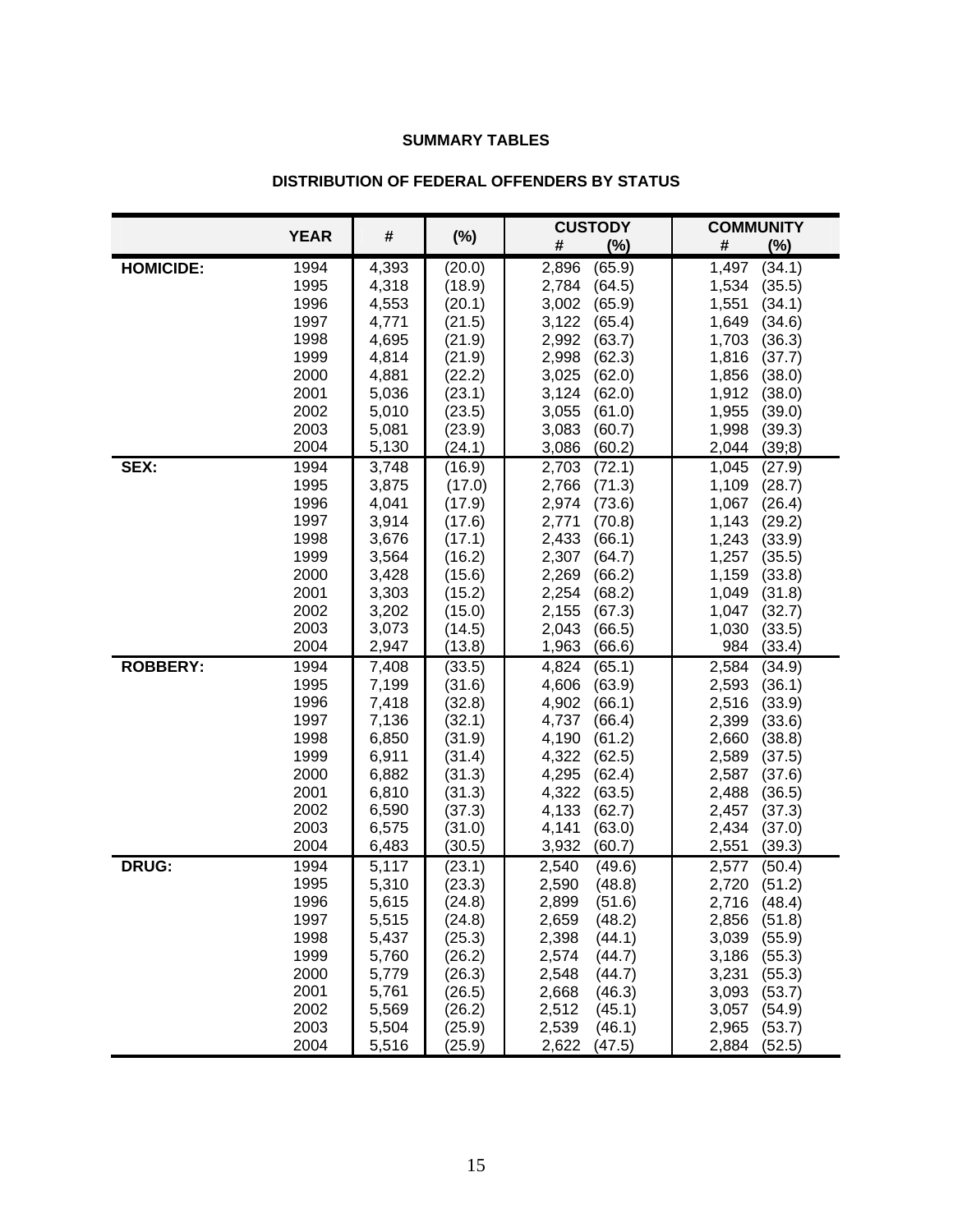|                  | <b>YEAR</b>  | #              | <b>MINIMUM</b> | <b>MEDIUM</b>     | <b>MAXIMUM</b> |
|------------------|--------------|----------------|----------------|-------------------|----------------|
|                  |              |                | $\%$           | %                 | $\%$           |
| <b>HOMICIDE:</b> | 1994         | 2,896          | 11.6           | $\overline{55.2}$ | 33.2           |
|                  | 1995         | 2,784          | 13.1           | 56.3              | 29.7           |
|                  | 1996         | 3,002          | 15.7           | 56.4              | 27.9           |
|                  | 1997         | 3,122          | 17.1           | 58.2              | 24.7           |
|                  | 1998         | 2,992          | 17.7           | 56.8              | 26.5           |
|                  | 1999<br>2000 | 2,998          | 18.4<br>21.1   | 56.6              | 25.0<br>23.1   |
|                  |              | 3,008          |                | 55.7              |                |
|                  | 2001         | 3,124          | 18.2           | 56.1              | 25.7           |
|                  | 2002         | 3,055          | 18.1           | 55.0              | 26.9           |
|                  | 2003         | 3,083          | 18.3           | 54.9              | 26.8           |
|                  | 2004         | 3,086          | 19.0<br>11.6   | 52.5              | 28.5<br>22.4   |
| SEX:             | 1994<br>1995 | 2,703<br>2,766 | 11.9           | 66.0<br>67.8      | 20.0           |
|                  | 1996         |                | 11.5           | 68.6              | 19.9           |
|                  | 1997         | 2,974          | 12.6           | 68.4              | 19.0           |
|                  | 1998         | 2,771<br>2,433 | 14.6           | 67.1              | 18.3           |
|                  | 1999         | 2,307          | 15.0           | 63.2              | 21.0           |
|                  | 2000         | 2,264          | 16.1           | 61.4              | 22.5           |
|                  | 2001         | 2,254          | 15.1           | 63.5              | 21.4           |
|                  | 2002         | 2,155          | 14.1           | 63.2              | 22.7           |
|                  | 2003         | 2,036          | 14.1           | 64.5              | 21.4           |
|                  | 2004         | 1,963          | 14.6           | 63.2              | 22.2           |
| <b>ROBBERY:</b>  | 1994         | 4,824          | 8.1            | 63.4              | 28.5           |
|                  | 1995         | 4,606          | 8.8            | 62.4              | 27.7           |
|                  | 1996         | 4,902          | 9.3            | 63.9              | 26.8           |
|                  | 1997         | 4,737          | 11.5           | 63.1              | 25.4           |
|                  | 1998         | 4,190          | 12.7           | 62.2              | 25.1           |
|                  | 1999         | 4,322          | 12.6           | 60.5              | 26.9           |
|                  | 2000         | 4,261          | 13.5           | 59.5              | 27.0           |
|                  | 2001         | 4,322          | 11.2           | 60.6              | 28.1           |
|                  | 2002         | 4,133          | 10.2           | 61.2              | 28.7           |
|                  | 2003         | 4,130          | 10.5           | 64.1              | 25.4           |
|                  | 2004         | 3,932          | 11.2           | 60.0              | 28.7           |
| DRUG:            | 1994         | 2,540          | 16.4           | 61.0              | 22.6           |
|                  | 1995         | 2,590          | 16.3           | 60.6              | 22.5           |
|                  | 1996         | 2,899          | 17.4           | 59.7              | 22.9           |
|                  | 1997         | 2,659          | 19.3           | 59.7              | 21.0           |
|                  | 1998         | 2,398          | 23.1           | 56.1              | 20.8           |
|                  | 1999         | 2,574          | 20.2           | 55.1              | 24.7           |
|                  | 2000         | 2,542          | 20.0           | 54.0              | 26.0           |
|                  | 2001         | 2,668          | 16.3           | 57.2              | 26.5           |
|                  | 2002         | 2,512          | 15.5           | 57.8              | 26.7           |
|                  | 2003         | 2,536          | 16.3           | 58.1              | 25.6           |
|                  | 2004         | 2,622          | 17.1           | 54.9              | 28.1           |

### *DISTRIBUTION OF FEDERAL OFFENDERS BY SECURITY LEVEL*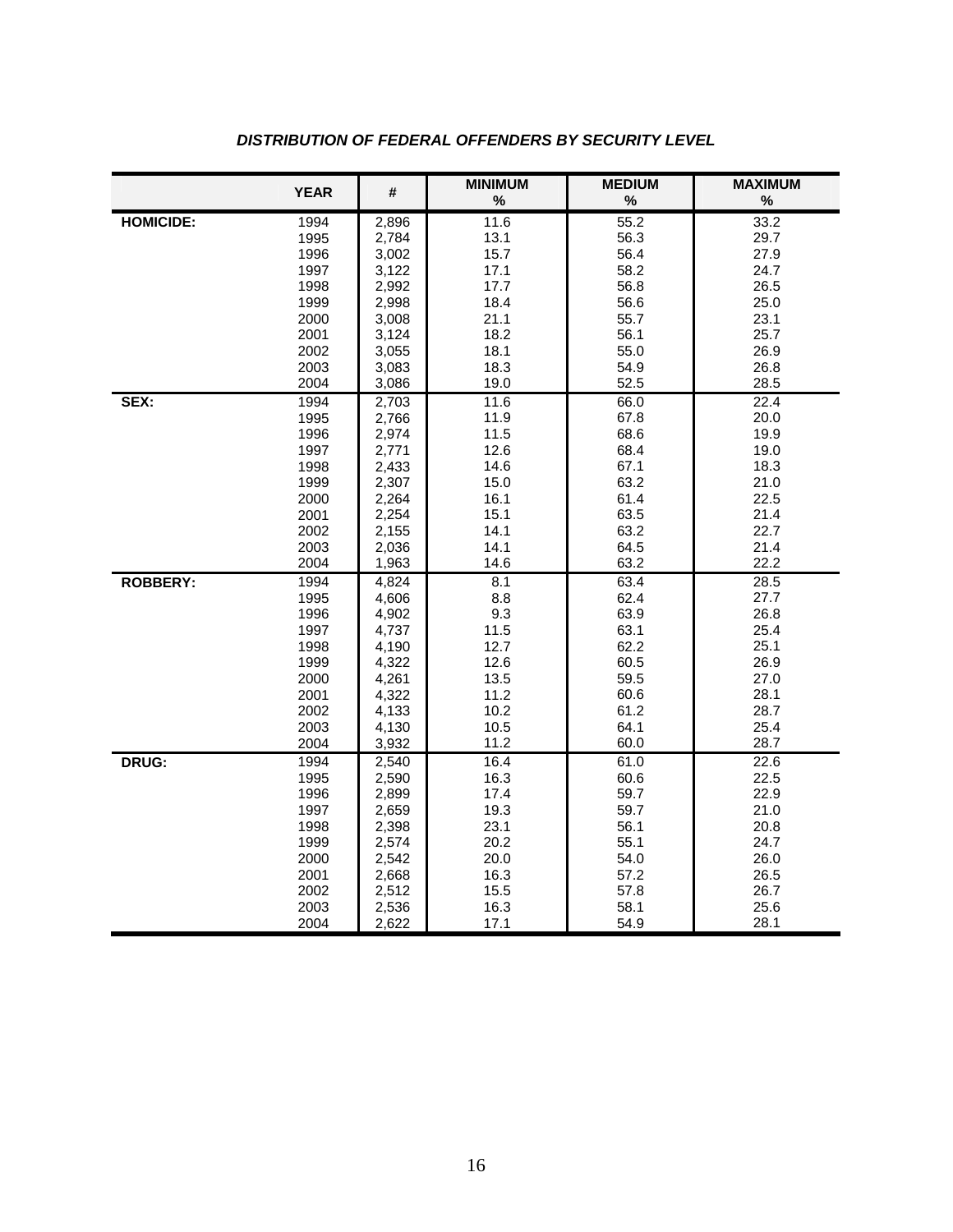|                  |              |                | <b>DAY PAROLE</b> | <b>FULL PAROLE</b> | <b>STATUTORY</b> |
|------------------|--------------|----------------|-------------------|--------------------|------------------|
|                  | <b>YEAR</b>  | #              |                   | $\%$               | <b>RELEASE</b>   |
|                  |              |                | $\%$              |                    | $\%$             |
| <b>HOMICIDE:</b> | 1994         | 1,497          | 14.4              | 79.7               | 5.9              |
|                  | 1995         | 1,534          | 13.8              | 79.1               | 7.0              |
|                  | 1996         | 1,551          | 12.8              | 79.1               | 8.1              |
|                  | 1997         | 1,649          | 15.7              | 74.3               | 10.1             |
|                  | 1998         | 1,703          | 16.0              | 74.3               | 9.7              |
|                  | 1999         | 1,816          | 15.1              | 74.0               | 11.0             |
|                  | 2000         | 1,856          | 14.9              | 74.8               | 10.3             |
|                  | 2001         | 1,912          | 14.4              | 76.0               | 9.6              |
|                  | 2002         | 1,955          | 15.6              | 74.3               | 10.1             |
|                  | 2003         | 1,998          | 15.2              | 75.2               | 9.6              |
|                  | 2004         | 2,044          | 15.0              | 74.5               | 10.5             |
| SEX:             | 1994         | 1,045          | 15.2              | $\overline{42.0}$  | 42.7             |
|                  | 1995         | 1,109          | 12.3              | 38.1               | 49.4             |
|                  | 1996         | 1,007          | 12.3              | 35.6               | 52.1             |
|                  | 1997         | 1,143          | 14.0              | 31.5               | 54.5             |
|                  | 1998         | 1,243          | 12.7              | 33.2<br>33.4       | 54.1<br>50.8     |
|                  | 1999         | 1,257          | 15.8              |                    |                  |
|                  | 2000<br>2001 | 1,159          | 13.0<br>13.2      | 32.8<br>33.2       | 54.2<br>53.6     |
|                  | 2002         | 1,048<br>1,047 | 11.0              | 30.6               | 58.5             |
|                  | 2003         | 1,029          | 12.5              | 29.4               | 58.1             |
|                  | 2004         | 984            | 11.7              | 31.1               | 57.2             |
| <b>ROBBERY:</b>  | 1994         | 2,584          | 21.6              | 41.5               | 36.7             |
|                  | 1995         | 2,593          | 19.5              | 36.3               | 44.1             |
|                  | 1996         | 2,516          | 16.1              | 34.0               | 49.9             |
|                  | 1997         | 2,339          | 17.1              | 31.8               | 51.1             |
|                  | 1998         | 2,660          | 20.7              | 29.1               | 50.2             |
|                  | 1999         | 2,589          | 19.0              | 31.7               | 49.2             |
|                  | 2000         | 2,587          | 16.2              | 31.8               | 52.0             |
|                  | 2001         | 2,488          | 16.0              | 30.6               | 53.4             |
|                  | 2002         | 2,457          | 15.3              | 27.4               | 57.3             |
|                  | 2003         | 2,434          | 15.3              | 25.2               | 59.5             |
|                  | 2004         | 2,551          | 16.7              | 22.8               | 60.5             |
| DRUG:            | 1994         | 2,577          | 14.9              | 64.9               | 20.2             |
|                  | 1995         | 2,720          | 12.1              | 63.4               | 24.5             |
|                  | 1996         | 2,716          | 10.2              | 63.4               | 26.4             |
|                  | 1997         | 2,856          | 15.9              | 59.4               | 24.7             |
|                  | 1998         | 3,039          | 17.0              | 56.7               | 26.3             |
|                  | 1999         | 3,186          | 18.7              | 57.3               | 24.0             |
|                  | 2000         | 3,232          | 15.4              | 58.0               | 26.6             |
|                  | 2001         | 3,091          | 15.2              | 55.6               | 29.2             |
|                  | 2002         | 3,057          | 15.2              | 52.1               | 34.5             |
|                  | 2003         | 2,963          | 13.7              | 50.5               | 35.8             |
|                  | 2004         | 2,894          | 15.8              | 48.5               | 35.8             |

#### *DISTRIBUTION OF FEDERAL OFFENDERS BY RELEASE STATUS*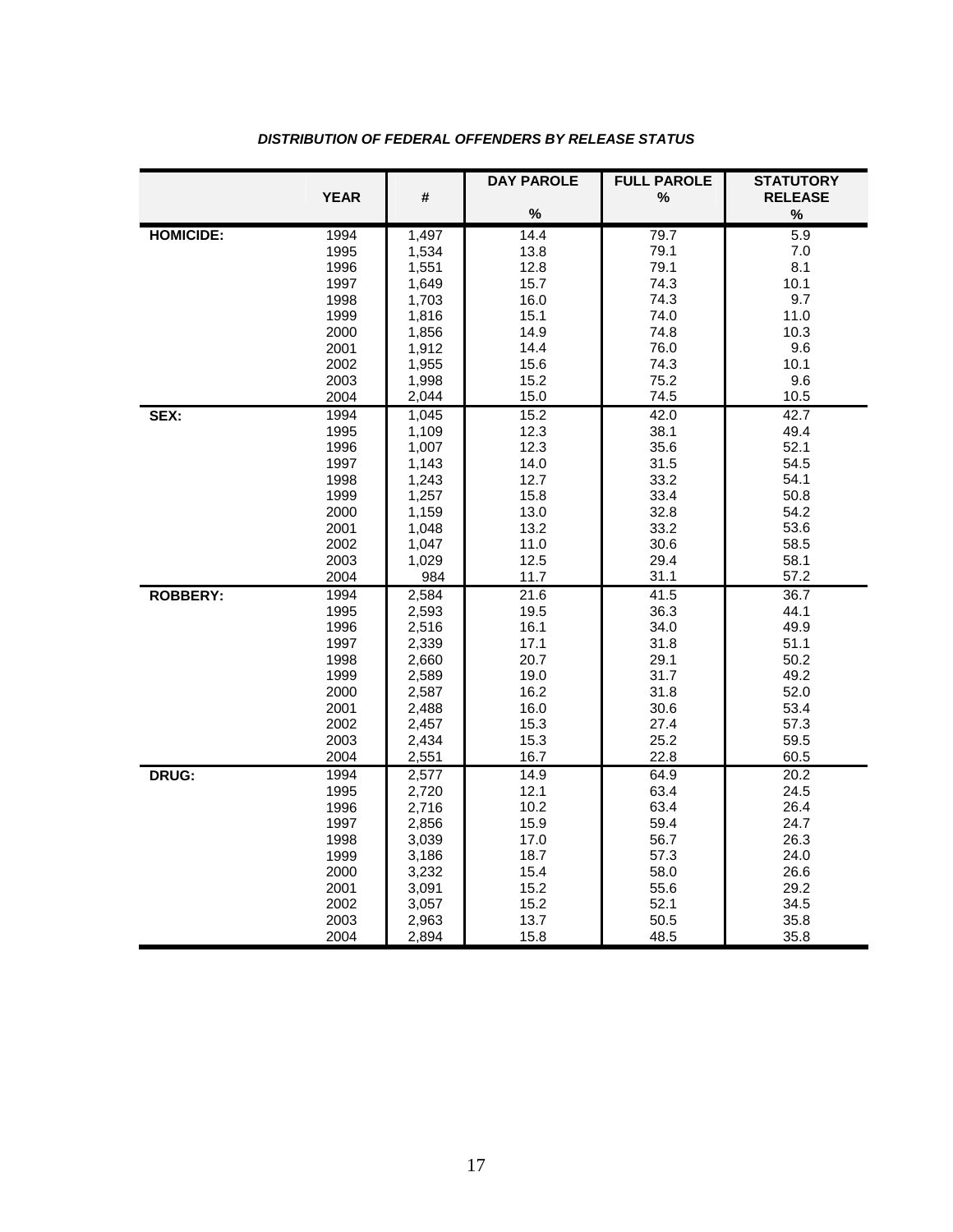|                  | <b>END-OF-YEAR</b> | <b>ATLANTIC</b> | <b>QUEBEC</b> | <b>ONTARIO</b> | <b>PRAIRIES</b> | <b>PACIFIC</b> |
|------------------|--------------------|-----------------|---------------|----------------|-----------------|----------------|
|                  |                    | $\%$            | $\%$          | $\%$           | $\%$            | $\%$           |
| <b>HOMICIDE:</b> | 1994               | 6.7             | 27.2          | 29.9           | 18.8            | 17.4           |
|                  | 1995               | 6.7             | 27.2          | 29.7           | 18.6            | 17.8           |
|                  | 1996               | 6.9             | 26.9          | 29.5           | 18.4            | 18.3           |
|                  | 1997               | 7.2             | 27.1          | 28.6           | 18.2            | 18.9           |
|                  | 1998               | 7.2             | 26.8          | 29.0           | 18.3            | 18.7           |
|                  | 1999               | 7.2             | 26.8          | 28.8           | 18.4            | 18.9           |
|                  | 2000               | 7.0             | 26.5          | 28.6           | 18.5            | 19.3           |
|                  | 2001               | 6.9             | 26.2          | 28.2           | 19.3            | 19.4           |
|                  | 2002               | 6.7             | 26.5          | 27.9           | 19.6            | 19.3           |
|                  | 2003               | 6.8             | 26.2          | 27.6           | 19.7            | 19.7           |
|                  | 2004               | 6.8             | 26.2          | 27.6           | 19.8            | 20.1           |
| SEX:             | 1994               | 13.0            | 20.1          | 26.9           | 27.3            | 15.5           |
|                  | 1995               | 12.4            | 19.3          | 24.7           | 28.5            | 15.1           |
|                  | 1996               | 11.4            | 19.0          | 24.5           | 30.7            | 14.5           |
|                  | 1997               | 10.7            | 19.1          | 24.2           | 31.8            | 14.2           |
|                  | 1998               | 9.7             | 19.2          | 24.8           | 32.0            | 14.5           |
|                  | 1999               | 9.5             | 19.6          | 26.4           | 29.6            | 15.0           |
|                  | 2000               | 9.4             | 20.3          | 26.3           | 28.2            | 15.8           |
|                  | 2001               | 10.1            | 20.6          | 26.3           | 27.6            | 15.4           |
|                  | 2002               | 10.0            | 21.6          | 26.6           | 27.5            | 14.4           |
|                  | 2003               | 10.1            | 21.6          | 26.8           | 27.2            | 14.3           |
|                  | 2004               | 10.3            | 22.1          | 26.7           | 26.7            | 14.2           |
| <b>ROBBERY:</b>  | 1994               | 6.7             | 37.6          | 24.6           | 18.0            | 13.1           |
|                  | 1995               | 6.5             | 38.0          | 23.7           | 18.2            | 13.6           |
|                  | 1996               | 7.3             | 36.9          | 23.7           | 19.0            | 13.0           |
|                  | 1997               | 7.4             | 36.0          | 23.7           | 19.9            | 13.0           |
|                  | 1998               | 7.4             | 35.1          | 24.4           | 20.0            | 13.1<br>13.1   |
|                  | 1999<br>2000       | 7.6<br>7.8      | 34.1<br>33.7  | 24.3           | 21.0            | 13.7           |
|                  | 2001               | 8.1             | 32.5          | 23.6<br>24.0   | 21.4<br>21.8    | 13.5           |
|                  | 2002               | 8.4             | 31.9          | 24.0           | 21.7            | 14.0           |
|                  | 2003               | 8.8             | 31.9          | 23.2           | 21.8            | 14.3           |
|                  | 2004               | 9.2             | 31.0          | 22.8           | 22.2            | 14.7           |
| DRUG:            | 1994               | 7.2             | 37.8          | 27.9           | 16.1            | 10.9           |
|                  | 1995               | 7.7             | 38.5          | 27.2           | 15.7            | 10.9           |
|                  | 1996               | 8.0             | 38.2          | 26.1           | 17.3            | 10.4           |
|                  | 1997               | 7.8             | 37.4          | 26.1           | 18.5            | 10.3           |
|                  | 1998               | 7.6             | 36.8          | 26.8           | 19.0            | 9.8            |
|                  | 1999               | 7.9             | 35.2          | 26.9           | 20.3            | 9.7            |
|                  | 2000               | 7.7             | 34.2          | 25.4           | 22.4            | 10.3           |
|                  | 2001               | 7.9             | 34.4          | 24.7           | 23.2            | 10.0           |
|                  | 2002               | 8.0             | 34.2          | 24.6           | 23.2            | 10.0           |
|                  | 2003               | 8.7             | 34.9          | 24.3           | 21.6            | 10.5           |
|                  | 2004               | 9.5             | 34.8          | 23.3           | 21.5            | 10.8           |
| <b>OVERALL:</b>  | 1994               | 9.9             | 28.9          | 27.6           | 20.2            | 13.4           |
|                  | 1995               | 9.8             | 29.2          | 27.1           | 20.5            | 13.5           |
|                  | 1996               | 9.5             | 28.5          | 26.8           | 22.0            | 13.5           |
|                  | 1997               | 9.0             | 28.1          | 26.7           | 22.8            | 13.4           |
|                  | 1998               | 8.5             | 27.9          | 27.5           | 22.7            | 13.4           |
|                  | 1999               | 8.6             | 27.2          | 27.6           | 23.3            | 13.4           |
|                  | 2000               | 8.6             | 26.8          | 27.0           | 23.8            | 13.9           |
|                  | 2001               | 8.9             | 26.3          | 27.0           | 23.9            | 13.5           |
|                  | 2002               | 8.8             | 26.2          | 27.1           | 23.8            | 14.1           |
|                  | 2003               | 9.1             | 26.0          | 27.2           | 23.1            | 14.6           |
|                  | 2004               | 9.7             | 25.4          | 26.8           | 23.3            | 14.9           |

#### *DISTRIBUTION OF FEDERAL OFFENDERS BY REGION*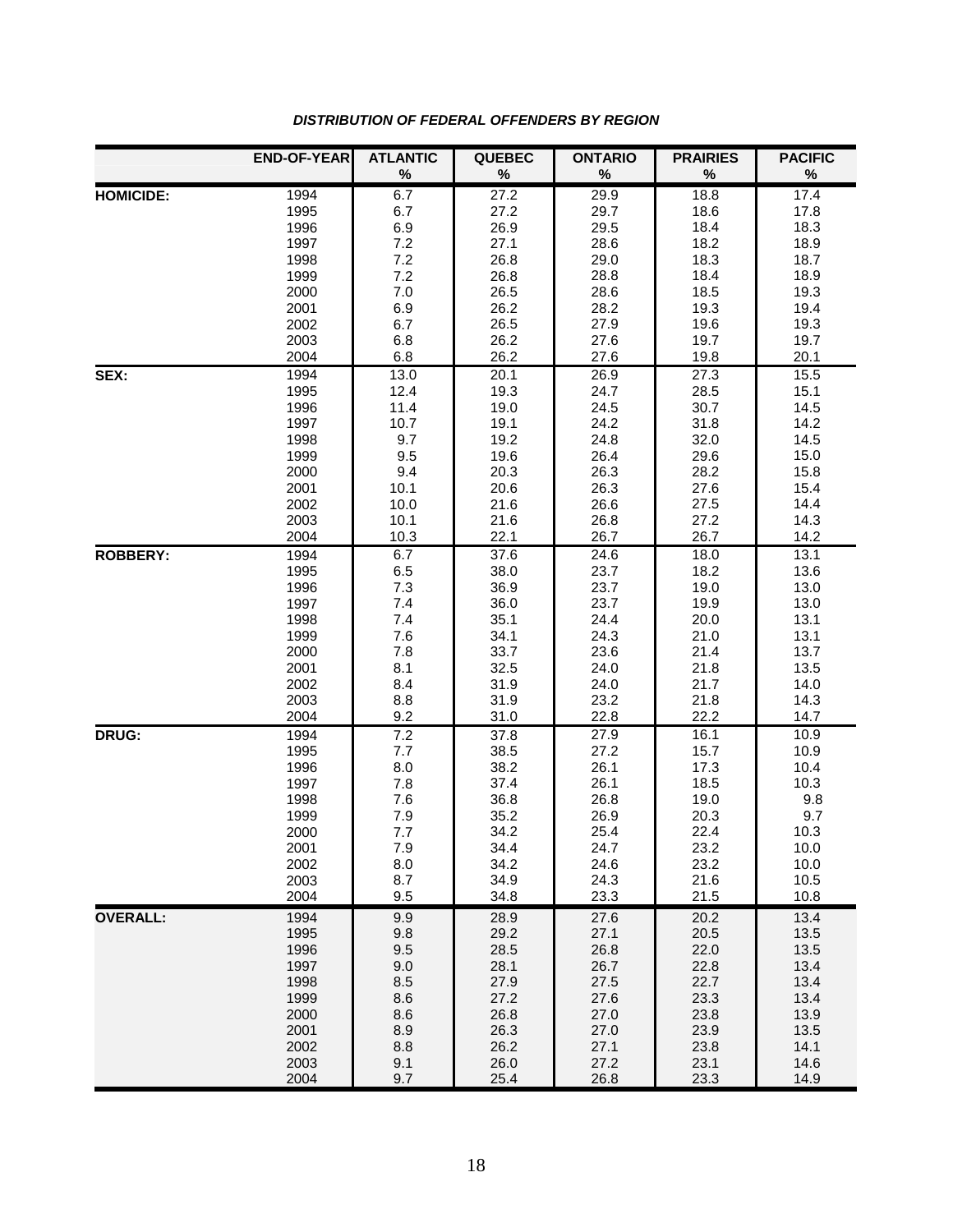|                  | <b>END-OF-YEAR</b> | $\#$           | $\%$         | <b>MEN</b><br>$\%$ | <b>WOMEN</b><br>$\%$<br>$($ # $)$ |
|------------------|--------------------|----------------|--------------|--------------------|-----------------------------------|
| <b>HOMICIDE:</b> | 1994               | 4,393          | 20.0         | 96.0               | 4.0 (176)                         |
|                  | 1995               | 4,318          | 18.9         | 96.5               | 3.5(152)                          |
|                  | 1996               | 4,553          | 20.1         | 96.3               | 3.7(167)                          |
|                  | 1997               | 4,771          | 21.5         | 95.8               | 4.2 (199)                         |
|                  | 1998               | 4,695          | 21.9         | 95.7               | 4.3 (203)                         |
|                  | 1999               | 4,814          | 21.9         | 95.6               | 4.4(211)                          |
|                  | 2000               | 4,881          | 22.2         | 95.8               | 4.2 (206)                         |
|                  | 2001               | 5,036          | 23.1         | 95.8               | 4.2 (219)                         |
|                  | 2002               | 5,010          | 23.5         | 95.9               | 4.1 (206)                         |
|                  | 2003               | 5,081          | 23.9         | 96.0               | 4.0 (201)                         |
|                  | 2004               | 5,130          | 24.1         | 95.5               | 4.5(231)                          |
| SEX:             | 1994               | 3,748          | 16.9         | 99.5               | 0.5(17)                           |
|                  | 1995               | 3,875          | 17.0         | 99.7               | 0.3(10)                           |
|                  | 1996               | 4,041          | 17.9         | 99.7               | 0.3(14)                           |
|                  | 1997               | 3,914          | 17.6         | 99.6               | 0.4(15)                           |
|                  | 1998               | 3,676          | 17.1         | 99.5               | 0.5(17)                           |
|                  | 1999               | 3,564          | 16.2         | 99.7               | 0.3(12)                           |
|                  | 2000               | 3,428          | 15.6         | 99.6               | 0.4(14)                           |
|                  | 2001               | 3,303          | 15.2         | 99.6               | 0.4(13)                           |
|                  | 2002               | 3,202          | 15.0         | 99.7               | 0.3(9)                            |
|                  | 2003               | 3,073          | 14.5         | 99.7               | 0.3(10)                           |
|                  | 2004               | 2,947          | 13.8         | 99.6               | 0.4(12)                           |
| <b>ROBBERY:</b>  | 1994               | 7,408          | 33.5         | 99.0               | 1.0(89)                           |
|                  | 1995               | 7,199          | 31.6         | 98.9               | 1.1(82)                           |
|                  | 1996               | 7,418          | 32.8         | 98.8               | 1.2(88)                           |
|                  | 1997               | 7,136          | 32.1         | 98.4               | 1.6(115)                          |
|                  | 1998<br>1999       | 6,850          | 31.9<br>31.4 | 98.3<br>98.3       | 1.7(118)                          |
|                  | 2000               | 6,911<br>6,882 | 31.3         | 98.2               | 1.7(116)<br>1.8(125)              |
|                  | 2001               | 6,810          | 31.3         | 97.9               | 2.1(144)                          |
|                  | 2002               | 6,590          | 37.3         | 97.8               | 2.2(144)                          |
|                  | 2003               | 6,575          | 31.0         | 97.7               | 2.3(149)                          |
|                  | 2004               | 6,483          | 30.5         | 97.5               | 2.5(161)                          |
| <b>DRUG:</b>     | 1994               | 5,117          | 23.1         | 97.0               | 3.0(163)                          |
|                  | 1995               | 5,310          | 23.3         | 96.8               | 3.2(172)                          |
|                  | 1996               | 5,615          | 24.8         | 95.9               | 4.1 (228)                         |
|                  | 1997               | 5,515          | 24.8         | 95.0               | 5.0(273)                          |
|                  | 1998               | 5,146          | 24.8         | 94.7               | 5.4 (291)                         |
|                  | 1999               | 5,760          | 26.1         | 94.1               | 6.0(343)                          |
|                  | 2000               | 5,779          | 26.3         | 94.0               | 6.0(346)                          |
|                  | 2001               | 5,761          | 26.5         | 94.1               | 5.9 (342)                         |
|                  | 2002               | 5,569          | 26.2         | 94.3               | 5.7 (317)                         |
|                  | 2003               | 5,209          | 25.9         | 94.7               | 5.3 (294)                         |
|                  | 2004               | 5,516          | 25.9         | 94.3               | 5.7 (313)                         |

#### *DISTRIBUTION OF FEDERAL OFFENDERS BY GENDER*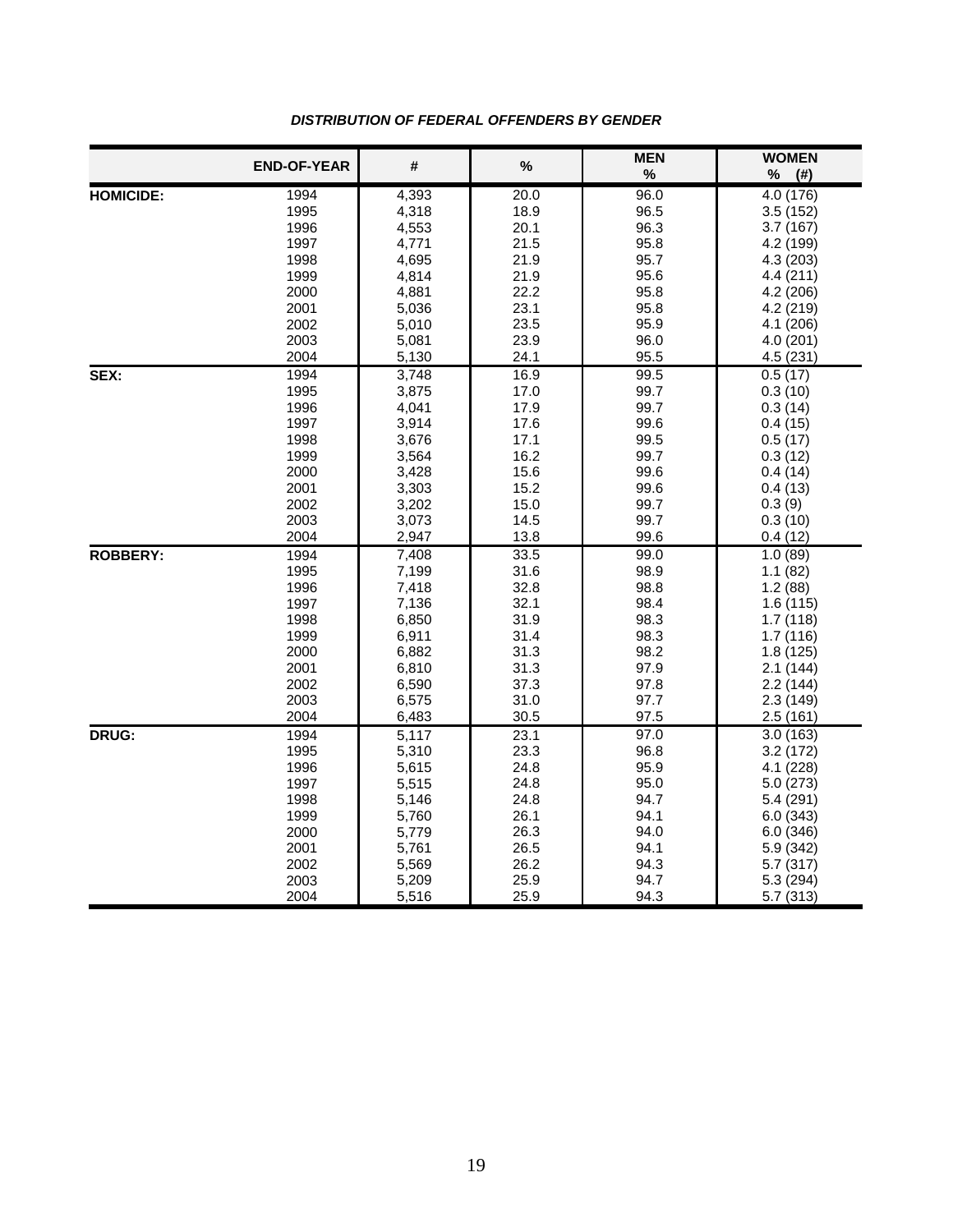|                  | <b>END-OF-YEAR</b> | <b>FEDERAL JURISDICTION</b>          | <b>AT ADMISSION</b>                  |
|------------------|--------------------|--------------------------------------|--------------------------------------|
| <b>HOMICIDE:</b> | 1994               | 42 YEARS (18-89)                     | 36 YEARS (16-87)                     |
|                  | 1995               | 42 YEARS (20-89)                     | 36 YEARS (18-84)                     |
|                  | 1996               | 43 YEARS (20-93)                     | 36 YEARS (18-84)                     |
|                  | 1997               | 43 YEARS (20-91)                     | 36 YEARS (18-84)                     |
|                  | 1998               | 42 YEARS (18-92)                     | 35 YEARS (14-92)                     |
|                  | 1999               | 41 YEARS (17-92)                     | 31 YEARS (14-87)                     |
|                  | 2000               | 43 YEARS (18-95)                     | 31 YEARS (15-87)                     |
|                  | 2001               | 43 YEARS (18-96)                     | 31 YEARS (15-86)                     |
|                  | 2002               | 44 YEARS (19-97)                     | 33 YEARS (15-87)                     |
|                  | 2003               | 44 YEARS (18-90)                     | 33 YEARS (15-81)                     |
|                  | 2004               | 45 YEARS (19-93)                     | 33 YEARS (15-85)                     |
| SEX:             | 1994               | 41 YEARS (19-86)                     | 39 YEARS (15-85)                     |
|                  | 1995               | 42 YEARS (20-85)                     | 40 YEARS (18-82)                     |
|                  | 1996               | 43 YEARS (19-89)                     | 41 YEARS (18-81)                     |
|                  | 1997               | 46 YEARS (20-89)                     | 43 YEARS (19-83)                     |
|                  | 1998               | 43 YEARS (18-97)                     | 41 YEARS (14-82)                     |
|                  | 1999               | 43 YEARS (17-97)                     | 39 YEARS (14-81)                     |
|                  | 2000               | 44 YEARS (19-99)                     | 40 YEARS (15-80)                     |
|                  | 2001               | 44 YEARS (18-100)                    | 39 YEARS (15-82)                     |
|                  | 2002               | 44 YEARS (19-101)                    | 40 YEARS (15-82)                     |
|                  | 2003               | 44 YEARS (19-102)                    | 40 YEARS (15-82)                     |
|                  | 2004               | 45 YEARS (19-102)                    | 40 YEARS (18-83)                     |
| <b>ROBBERY:</b>  | 1994               | 34 YEARS (16-78)                     | 31 YEARS (16-65)                     |
|                  | 1995               | 35 YEARS (19-78)                     | 33 YEARS (18-68)                     |
|                  | 1996               | 35 YEARS (19-79)                     | 33 YEARS (18-68)                     |
|                  | 1997               | 35 YEARS (19-75)                     | 33 YEARS (18-68)                     |
|                  | 1998<br>1999       | 36 YEARS (17-81)                     | 33 YEARS (17-68)                     |
|                  | 2000               | 35 YEARS (17-82)                     | 31 YEARS (16-71)<br>31 YEARS (16-71) |
|                  | 2001               | 35 YEARS (18-84)<br>36 YEARS (18-85) | 31 YEARS (16-71)                     |
|                  | 2002               | 36 YEARS (18-86)                     | 32 YEARS (16-75)                     |
|                  | 2003               | 37 YEARS (18-87)                     | 33 YEARS (16-75)                     |
|                  | 2004               | 37 YEARS (18-88)                     | 33 YEARS (15-70)                     |
| DRUG:            | 1994               | 36 YEARS (18-81)                     | 34 YEARS (17-74)                     |
|                  | 1995               | 36 YEARS (20-73)                     | 35 YEARS (18-71)                     |
|                  | 1996               | 37 YEARS (19-76)                     | 35 YEARS (18-73)                     |
|                  | 1997               | 38 YEARS (20-75)                     | 36 YEARS (19-69)                     |
|                  | 1998               | 37 YEARS (18-79)                     | 36 YEARS (18-78)                     |
|                  | 1999               | 36 YEARS (18-80)                     | 34 YEARS (17-82)                     |
|                  | 2000               | 37 YEARS (19-82)                     | 34 YEARS (17-73)                     |
|                  | 2001               | 38 YEARS (19-83)                     | 33 YEARS (16-74)                     |
|                  | 2002               | 38 YEARS (19-84)                     | 35 YEARS (18-79)                     |
|                  | 2003               | 38 YEARS (19-85)                     | 35 YEARS (19-80)                     |
|                  | 2004               | 38 YEARS (18-85)                     | 35 YEARS (17-73)                     |

#### *DISTRIBUTION OF FEDERAL OFFENDERS BY AVERAGE AGE*